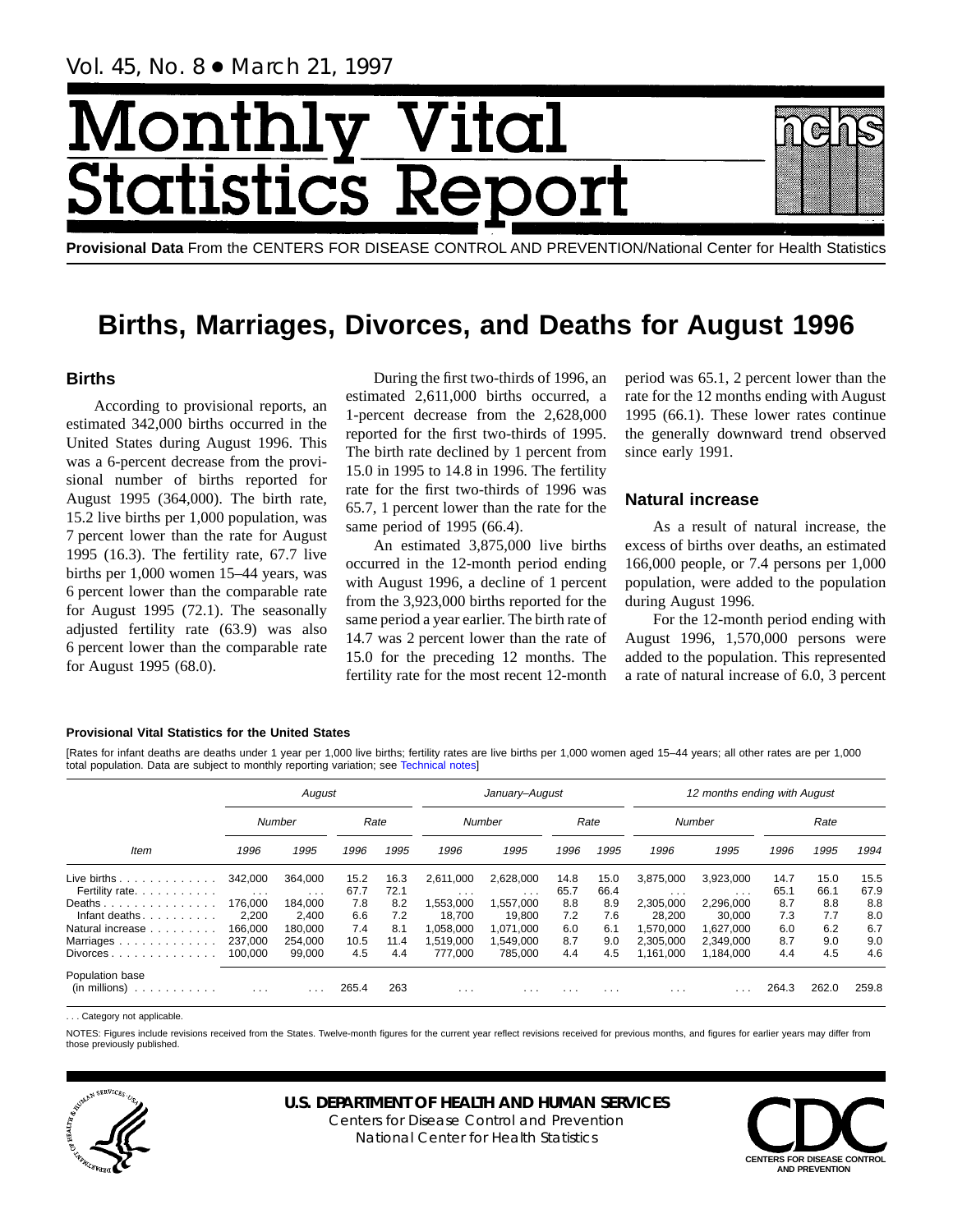lower than the rate of 6.2 for the preceding 12-month period. The decline in the rate of natural increase was due to a decrease in the birth rate and only a slight decrease in the death rate.

#### **Marriages**

Approximately 237,000 couples married in August 1996, 7 percent fewer than in August 1995 (254,000). The marriage rate per 1,000 population for August 1996 (10.5) was 8 percent lower than in 1995 (11.4).

The number of marriages performed in the the first 8 months of 1996 (1,519,000) was 2 percent lower than the number performed in the same period a year earlier (1,549,000). The marriage rate for the 8-month period was 3 percent lower in 1996 (8.7) than in 1995 (9.0).

The number of marriages performed during the 12 months ending with August 1996 (2,305,000) was 2 percent lower than the number performed during the comparable period a year earlier (2,349,000). The marriage rate dropped from 9.0 for the period ending with August 1995 to 8.7 for the period ending with August 1996—a 3-percent decline.

#### **Divorces**

An estimated 100,000 divorces were granted in August 1996, 1 percent more than in August a year earlier (99,000). The divorce rate per 1,000 population for August increased 2 percent, from 4.4 in 1995 to 4.5 in 1996.

Despite the increase for August, the number and rate of divorces for the first 8 months of 1996 were lower than the number and rate for the same period in 1995. The number of divorces for the 8-month period was 1 percent lower in 1996 (777,000) than in 1995 (785,000), while the rate declined 2 percent—4.5 in 1995 to 4.4 in 1996.

Approximately 1,161,000 couples divorced during the 12-month period ending with August 1996, a 2-percent decline from the number divorced during the same period a year earlier (1,184,000). The divorce rate for the current 12-month period (4.4) was also 2 percent lower than the rate for the period ending with August 1995 (4.5).





**Provisional seasonally adjusted fertility rates per 1,000 women aged 15–44 years: United States, 1992–96**



**Provisional marriage rates per 1,000 population by month: United States, 1994–96**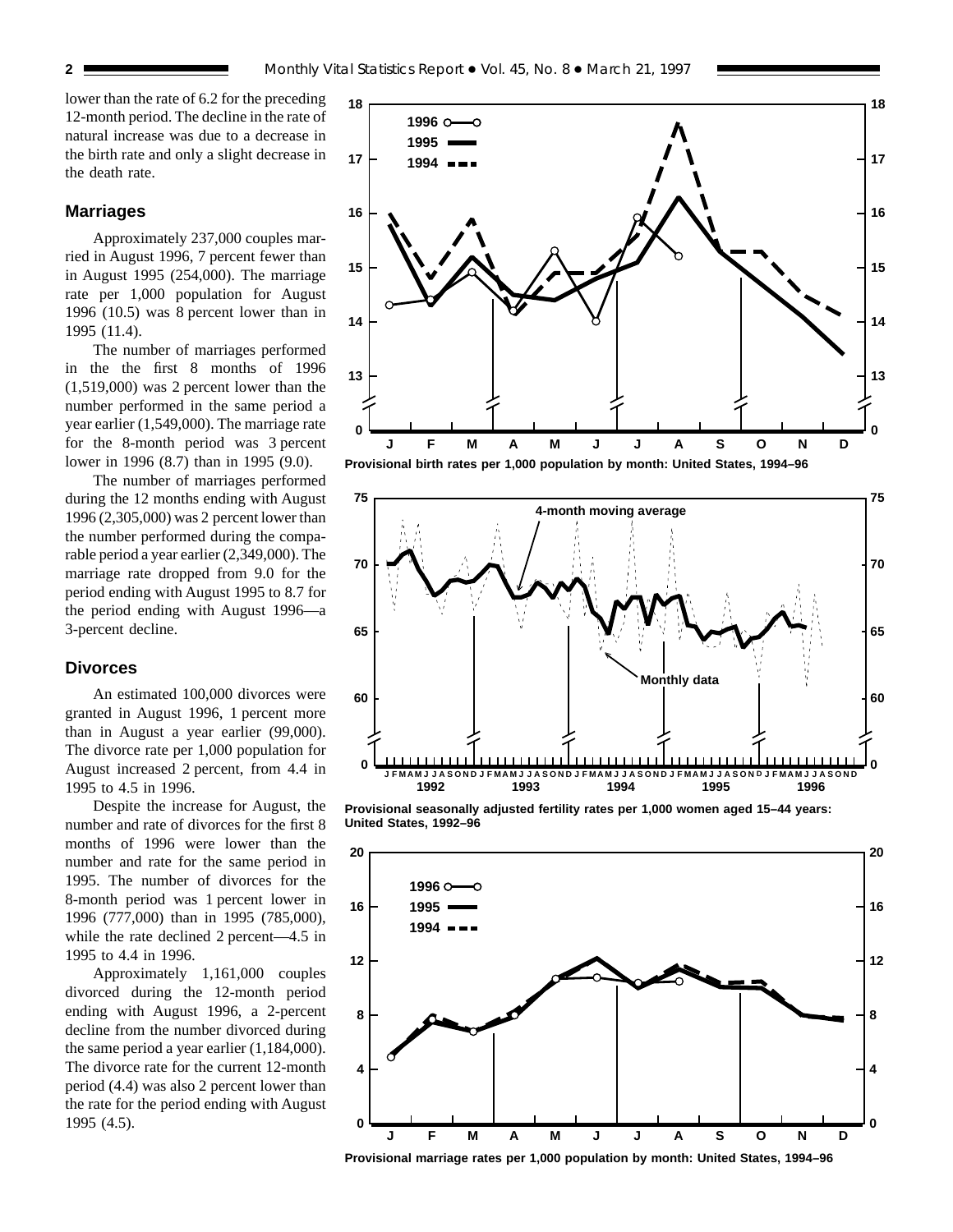## **Deaths**

For August 1996 there were an estimated 176,000 deaths in the United States. The death rate was 7.8 deaths per 1,000 population, 5 percent lower than the rate of 8.2 for August a year earlier. Among the 176,000 deaths for August 1996 were 2,200 deaths at ages under 1 year.

According to provisional statistics, there were 1,553,000 deaths during the first 8 months of 1996, a decrease of less than 1 percent from the number estimated for January–August 1995 (1,557,000). The death rate, 8.8 per 1,000 population, was 1 percent lower than the rate for January–August 1995 (8.9). Among the 1,553,000 deaths for January–August 1996 were 18,700 deaths at ages under 1 year, yielding an infant mortality rate of 7.2 per 1,000 live births. This rate was 5 percent lower than the rate of 7.6 for the first 8 months of 1995.

The death rate for the 12 months ending with August 1996 was 8.7 deaths per 1,000 population, 1 percent lower than the rate of 8.8 for the comparable 12-month period a year earlier. The infant mortality rate for this 12-month period was 7.3 per 1,000 live births, 5 percent lower than the rate of 7.7 for the 12 months ending with August 1995.

*Current Mortality Sample, 12 months ending with July 1996*—The provisional death rate for the 12 months ending with July 1996 was 875.4 per 100,000 population, a decrease of less than 1 percent from the rate of 879.4 for the 12-month period ending July 1995. The provisional ageadjusted death rate for the 12-month period ending with July 1996 was 497.4 per 100,000 U.S. standard million population, 2 percent lower than the rate of 506.7 for the 12-month period ending with July 1995. The age-adjusted death rates control for changes and variations in the age composition of the population; therefore, they are better indicators than crude rates for showing changes in mortality risk over time and for showing differences between race-sex groups within the population. Among the four race-sex groups, the estimated age-adjusted death rate decreased for white males and black females. By age the death rate for the total population decreased for the age groups



**Provisional death rates per 1,000 population by month: United States, 1994–96**



**Provisional infant mortality rates per 1,000 live births by month: United States, 1994–96**



**Provisional birth rates per 1,000 population for successive 12-month periods ending with month indicated: United States, 1992–96**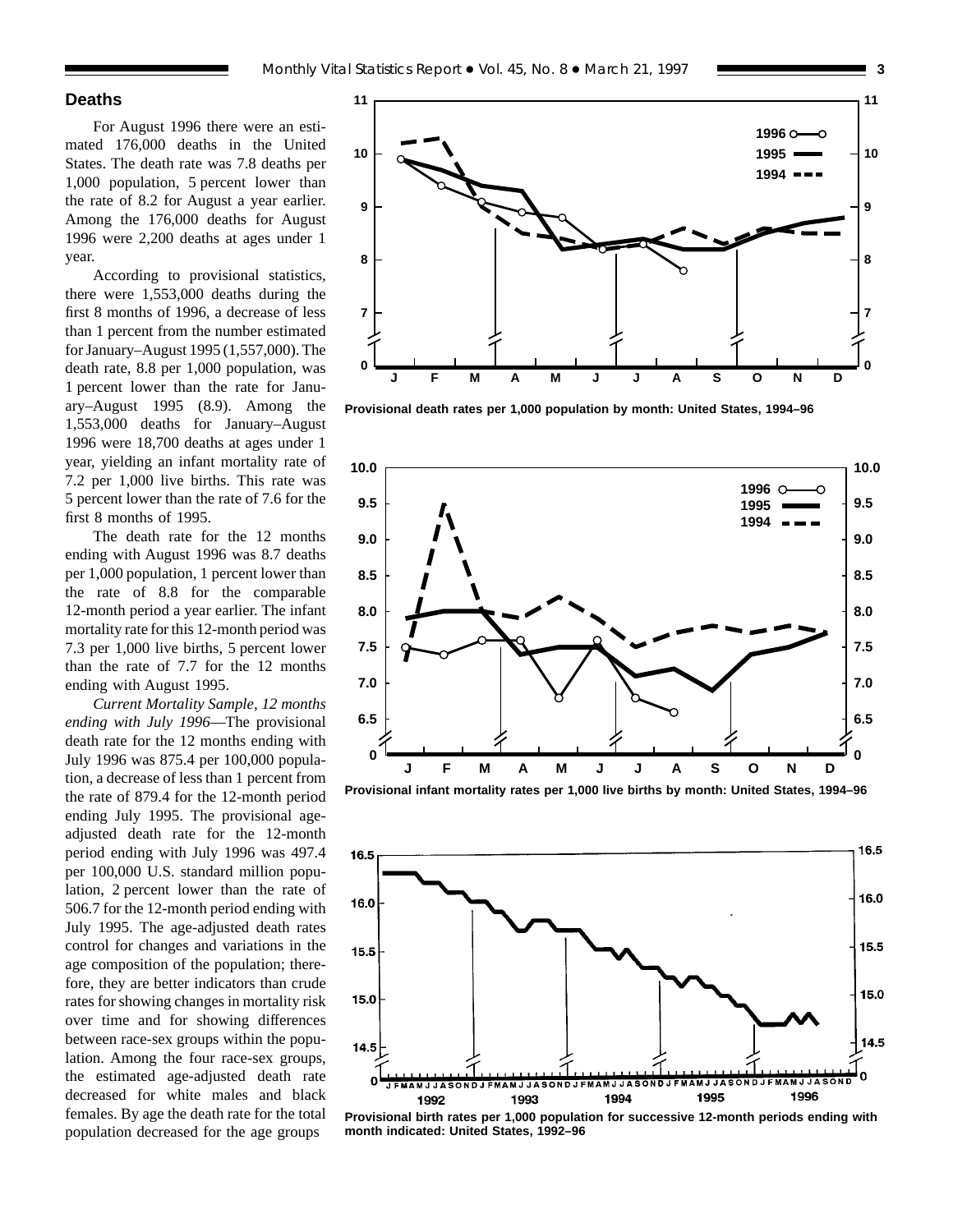under 1 year, 1–4 years, 25–34 years, 35–44 years, 45–54 years, 65–74 years, and 75–84 years of age.

Among the major causes of death, the estimated death rate continued to decrease between the two successive 12-month periods for Human immunodeficiency virus infection, Malignant neoplasms of genital organs, Suicide, Chronic liver disease and cirrhosis, and Homicide and legal intervention. The death rate increased between the two successive 12-month periods for Accidents and adverse effects and Alzheimer's disease. The increase for Alzheimer's disease may reflect changes in diagnostic practices rather than real increases in mortality from this cause.

The death rate for injury by firearms for the 12 months ending with July 1996 was 13.3 per 100,000 population, 5 percent lower than the rate of 14.0 for the comparable 12-month period a year earlier.

The infant mortality rate for the 12 months ending with July 1996 was 733.6 per 100,000 live births, 5 percent lower than the rate of 770.0 for the same 12-month period a year earlier. For infants under 28 days of age, the 12-month rate ending July 1996 was 479.6 compared with a rate of 491.3 for the 12-month period a year earlier. The change in the mortality rate for infants under 28 days of age was not statistically significant. The infant mortality rate for infants aged 28 days–11 months was 254.0, 8 percent lower than the rate of 277.4 for the 12-month period a year earlier. Among causes of infant death, the infant mortality rate decreased between the two successive 12-month periods for Sudden infant death syndrome.



**Provisional marriage rates per 1,000 population for successive 12-month periods ending with month indicated: United States, 1992–96**



**Provisional divorce rates per 1,000 population for successive 12-month periods ending with month indicated: United States, 1992–96**

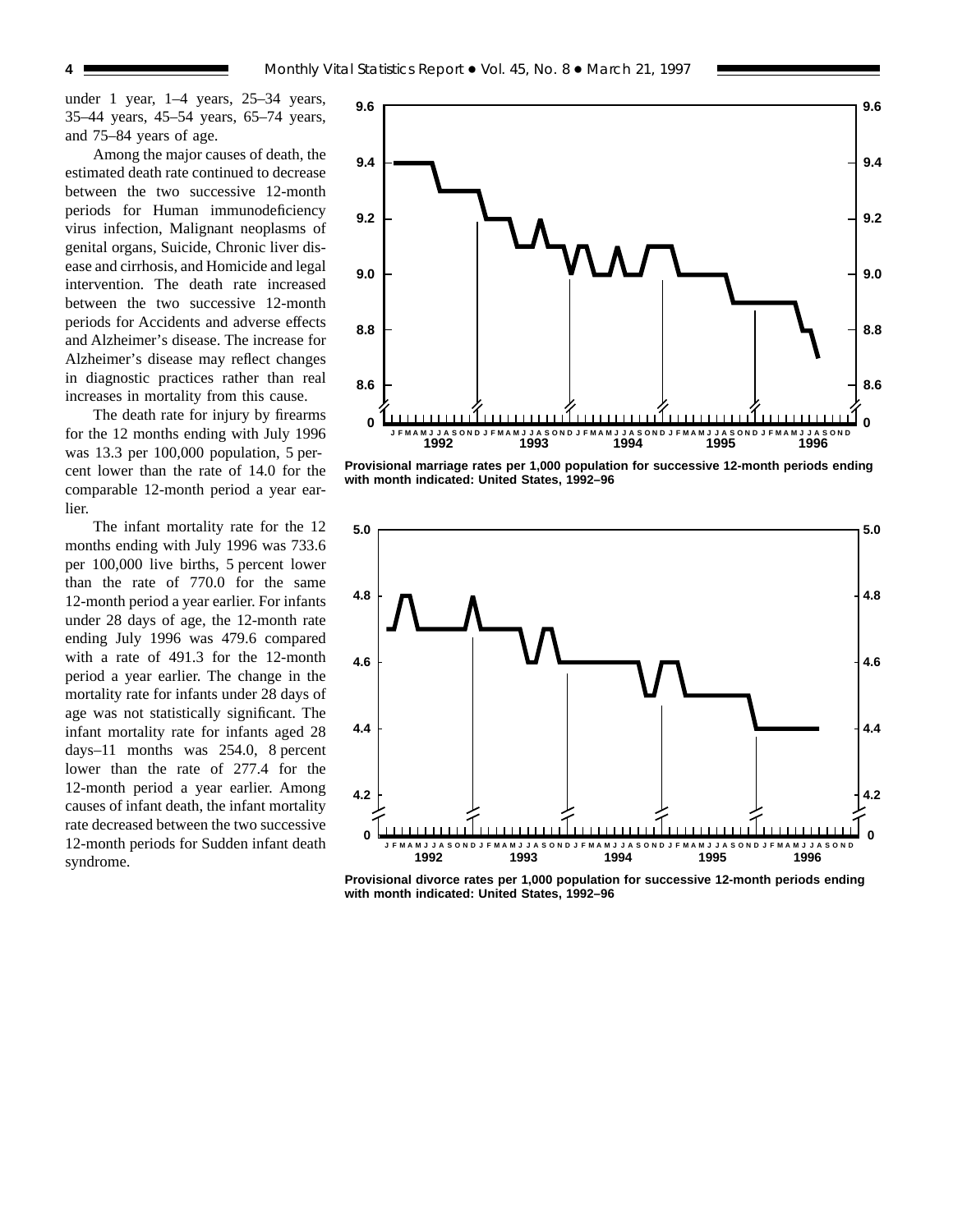



**Provisional death rates per 1,000 population for successive 12-month periods ending with month indicated: United States, 1992–96**



**Provisional infant mortality rates per 1,000 live births for successive 12-month periods ending with month indicated: United States, 1992–96**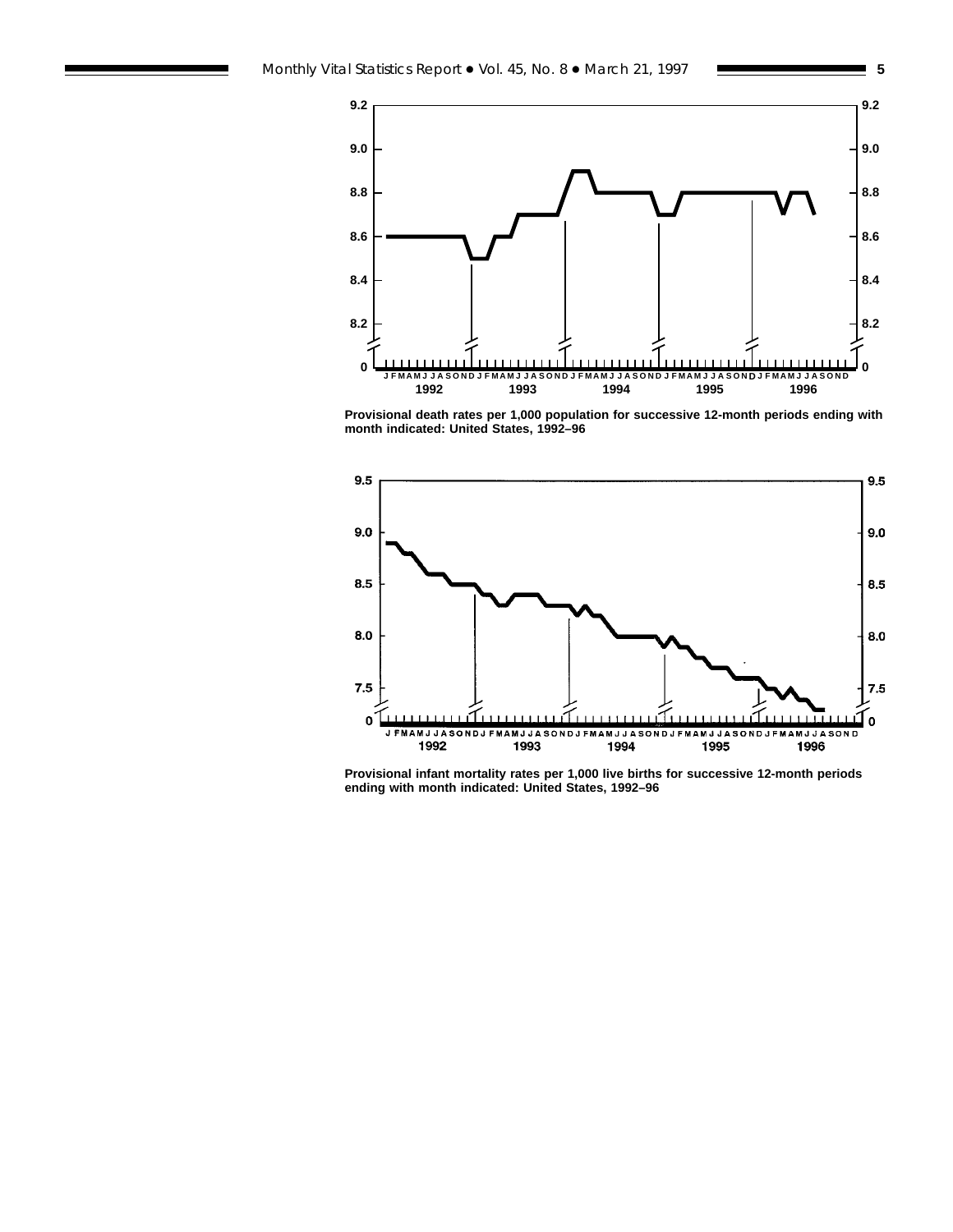#### **Table 1. Provisional number of live births, marriages, divorces, deaths, and infant deaths and rates, by month: United States, January 1995–August 1996**

[Data are provisional and are subject to monthly reporting variation; see [Technical notes\]](#page-16-0)

|                                | Live births |                                 |                                          |                        |         | Marriages                       | <b>Divorces</b> |                                 | Deaths  |                                 |        | Infant deaths                    |
|--------------------------------|-------------|---------------------------------|------------------------------------------|------------------------|---------|---------------------------------|-----------------|---------------------------------|---------|---------------------------------|--------|----------------------------------|
|                                |             |                                 | Rate per 1,000 women<br>aged 15-44 years |                        |         |                                 |                 |                                 |         |                                 |        |                                  |
| Period                         | Number      | Rate per<br>1,000<br>population | Unadjusted                               | Seasonally<br>adjusted | Number  | Rate per<br>1,000<br>population | Number          | Rate per<br>1,000<br>population | Number  | Rate per<br>1,000<br>population | Number | Rate per<br>1,000<br>live births |
| 1995:                          |             |                                 |                                          |                        |         |                                 |                 |                                 |         |                                 |        |                                  |
| January $\ldots \ldots \ldots$ | 350.000     | 15.8                            | 69.4                                     | 72.8                   | 111,000 | 5.1                             | 96,000          | 4.3                             | 220.000 | 9.9                             | 2,700  | 7.9                              |
| February                       | 287.000     | 14.3                            | 63.1                                     | 64.3                   | 146.000 | 7.5                             | 89.000          | 4.4                             | 194.000 | 9.7                             | 2,400  | 8.0                              |
| March                          | 338,000     | 15.2                            | 67.1                                     | 68.0                   | 148.000 | 6.8                             | 98,000          | 4.4                             | 208.000 | 9.4                             | 2.700  | 8.0                              |
| April<br>.                     | 313.000     | 14.5                            | 64.1                                     | 65.8                   | 165,000 | 7.9                             | 98,000          | 4.6                             | 200.000 | 9.3                             | 2,300  | 7.4                              |
| May<br>.                       | 321.000     | 14.4                            | 63.5                                     | 64.0                   | 238,000 | 10.7                            | 103,000         | 4.6                             | 184,000 | 8.2                             | 2,500  | 7.5                              |
| June<br>.                      | 318,000     | 14.8                            | 65.2                                     | 63.8                   | 263,000 | 12.2                            | 104,000         | 4.8                             | 180,000 | 8.3                             | 2,400  | 7.5                              |
| July<br>.                      | 337.000     | 15.1                            | 66.6                                     | 64.0                   | 224,000 | 10.0                            | 97,000          | 4.4                             | 188.000 | 8.4                             | 2,400  | 7.1                              |
| August $\ldots$ , $\ldots$     | 364,000     | 16.3                            | 72.1                                     | 68.0                   | 254,000 | 11.4                            | 99,000          | 4.4                             | 184,000 | 8.2                             | 2,400  | 7.2                              |
| September                      | 331,000     | 15.3                            | 67.6                                     | 63.7                   | 219,000 | 10.1                            | 99,000          | 4.6                             | 178,000 | 8.2                             | 2,200  | 6.9                              |
| October $\ldots$ , $\ldots$    | 328,000     | 14.7                            | 64.9                                     | 65.2                   | 224,000 | 10.0                            | 98,000          | 4.4                             | 190,000 | 8.5                             | 2,500  | 7.4                              |
| November                       | 306.000     | 14.1                            | 62.6                                     | 64.6                   | 174,000 | 8.0                             | 95,000          | 4.4                             | 188,000 | 8.7                             | 2,300  | 7.5                              |
| December                       | 300.000     | 13.4                            | 59.3                                     | 61.6                   | 169.000 | 7.6                             | 92,000          | 4.1                             | 197.000 | 8.8                             | 2.400  | 7.7                              |
| 1996:                          |             |                                 |                                          |                        |         |                                 |                 |                                 |         |                                 |        |                                  |
| January $\ldots$ , $\ldots$    | 320,000     | 14.3                            | 63.5                                     | 66.6                   | 106.000 | 4.9                             | 96.000          | 4.3                             | 221.000 | 9.9                             | 2.400  | 7.5                              |
| February                       | 302.000     | 14.4                            | 64.1                                     | 65.4                   | 155,000 | 7.7                             | 85,000          | 4.1                             | 197,000 | 9.4                             | 2,300  | 7.4                              |
| March                          | 334.000     | 14.9                            | 66.3                                     | 67.2                   | 147.000 | 6.8                             | 93,000          | 4.2                             | 204.000 | 9.1                             | 2,500  | 7.6                              |
| April<br>.                     | 309.000     | 14.2                            | 63.3                                     | 64.9                   | 168,000 | 8.0                             | 95,000          | 4.4                             | 193.000 | 8.9                             | 2,400  | 7.6                              |
| May<br>.                       | 344.000     | 15.3                            | 68.1                                     | 68.6                   | 239,000 | 10.7                            | 103.000         | 4.6                             | 197.000 | 8.8                             | 2,300  | 6.8                              |
| June<br>.                      | 303.000     | 14.0                            | 62.1                                     | 60.8                   | 235,000 | 10.8                            | 104.000         | 4.8                             | 179.000 | 8.2                             | 2,300  | 7.6                              |
| July                           | 357,000     | 15.9                            | 70.7                                     | 67.8                   | 233,000 | 10.4                            | 100,000         | 4.5                             | 186,000 | 8.3                             | 2,300  | 6.8                              |
| August                         | 342,000     | 15.2                            | 67.7                                     | 63.9                   | 237,000 | 10.5                            | 100,000         | 4.5                             | 176,000 | 7.8                             | 2,200  | 6.6                              |

<sup>1</sup>The method of seasonal adjustment, developed by the U.S. Bureau of the Census, is described in *The X-11 Variant of the Census Method II Seasonal Adjustment Program*, Technical Paper<br>No. 15 (1967 revision)

NOTE: Figures include all revisions received from the States and, therefore, may differ from those previously published.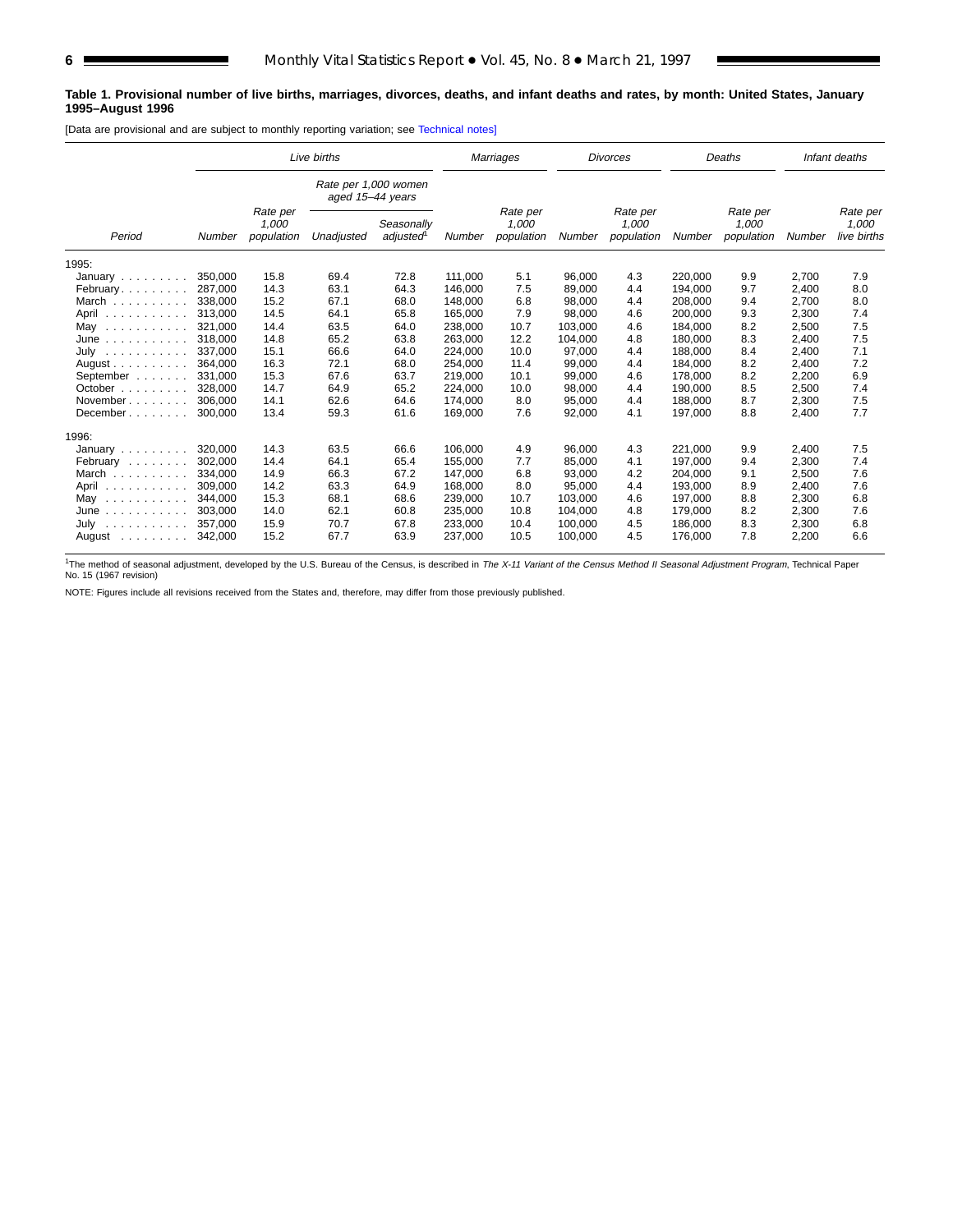<span id="page-6-0"></span>**Table 2. Provisional number of live births and deaths: Each division and State, August 1995 and 1996, and cumulative figures, 1994–96**

| [Data are estimates by State of residence; see Technical notes] |  |
|-----------------------------------------------------------------|--|
|-----------------------------------------------------------------|--|

|                                                                |        |        | Live births |                |                      |        |        | Deaths  |                |         |
|----------------------------------------------------------------|--------|--------|-------------|----------------|----------------------|--------|--------|---------|----------------|---------|
|                                                                |        | August |             | January-August |                      |        | August |         | January–August |         |
| Area                                                           | 1996   | 1995   | 1996        | 1995           | 1994                 | 1996   | 1995   | 1996    | 1995           | 1994    |
| New England $\ldots \ldots \ldots \ldots \ldots \ldots \ldots$ | 16,833 | 16,772 | 129,704     | 121,123        | 119,518              | 9,361  | 9,876  | 76,869  | 80,358         | 77.440  |
| Maine                                                          | 1,201  | 1,085  | 9,271       | 9,182          | 9,586                | 1,012  | 1,004  | 7,574   | 7,730          | 8,021   |
| New Hampshire $\ldots \ldots \ldots \ldots \ldots \ldots$      | 1,228  | 1,588  | 9,412       | 10,041         | 9,818                | 740    | 770    | 6,007   | 6,245          | 5,978   |
|                                                                | 538    | 766    | 4,533       | 4,692          | 4,479                | 366    | 431    | 3,373   | 3,522          | 3,055   |
| Massachusetts                                                  | 7,871  | 8,823  | 71,790      | 57,184         | 57,904               | 3,594  | 4,690  | 35,143  | 37,462         | 35,474  |
| Rhode Island                                                   | 1,223  | 1,133  | 8,363       | 8,335          | 8,893                | 733    | 741    | 6,173   | 6,400          | 6,176   |
|                                                                | 4,772  | 3,377  | 26,335      | 31,689         | 28,838               | 2,916  | 2,240  | 18,599  | 18,999         | 18,736  |
|                                                                | 44,279 | 50,024 | 350,630     | 352,877        | 367,881              | 26,957 | 28,317 | 243,468 | 251,002        | 247,799 |
|                                                                | 22,878 | 23,956 | 180,507     | 176,297        | 186,142              | 11,657 | 13,405 | 110,182 | 115,106        | 112,884 |
|                                                                | 9,362  | 13,035 | 70,079      | 73,990         | 75,371               | 5,721  | 5,732  | 48,177  | 50,604         | 48,536  |
| Pennsylvania                                                   | 12,039 | 13,033 | 100,044     | 102,590        | 106,368              | 9,579  | 9,180  | 85,109  | 85,292         | 86,379  |
| East North Central                                             | 52,207 | 54,957 | 407,548     | 411,667        | 432,162              | 28,653 | 32,202 | 257,200 | 263,243        | 266,207 |
|                                                                | 13,623 | 12,608 | 98,095      | 98,966         | 108,738              | 7,051  | 8,446  | 69,408  | 70,048         | 72,039  |
|                                                                | 5,081  | 7,998  | 47,466      | 52,325         | 54,712               | 3,825  | 3,915  | 31,897  | 34,240         | 35,839  |
|                                                                | 16,198 | 16,158 | 122,488     | 124,150        | 126,281              | 7,850  | 9,363  | 69,669  | 72,898         | 71,912  |
|                                                                | 11,354 | 12,003 | 94,188      | 90,840         | 95,163               | 6,530  | 6,935  | 56,025  | 55,991         | 56,162  |
|                                                                | 5,951  | 6,190  | 45,311      | 45,386         | 47,268               | 3,397  | 3,543  | 30,201  | 30,066         | 30,255  |
|                                                                | 23,878 | 23,152 | 168,461     | 171,421        | 169,354              | 12,582 | 12,915 | 115,519 | 113,737        | 114,228 |
|                                                                | 5,847  | 5,422  | 42,614      | 42,209         | 43,804               | 2,717  | 2,775  | 24,302  | 24,484         | 24,315  |
| $lowa$                                                         | 3,267  | 3,923  | 22,864      | 23.272         | 23,680               | 2,144  | 2,035  | 20,929  | 17,527         | 17,421  |
| Missouri                                                       | 5,664  | 6,484  | 48,821      | 50,150         | 50,143               | 3,695  | 3,897  | 35,923  | 37,025         | 38,178  |
|                                                                | 753    | 826    | 5,569       | 5,924          | 5,779                | 485    | 503    | 3,864   | 4,057          | 3,955   |
|                                                                | 883    | 1,096  | 6,575       | 7,441          | 7,218                | 470    | 607    | 4,177   | 4,675          | 4,612   |
| Nebraska                                                       | 2,146  | 2,170  | 15,674      | 15,657         | 15,421               | 1,201  | 1,079  | 10,113  | 10,000         | 9,755   |
|                                                                | 5,318  | 3,231  | 26,344      | 26,768         | 23,309               | 1,870  | 2,019  | 16,211  | 15,969         | 15,992  |
|                                                                | 58,941 | 56,601 | 432,031     | 438,208        | 438,069              | 34,468 | 35.327 | 299,070 | 295,923        | 290,681 |
|                                                                | 840    | 772    | 6,781       | 6,779          | 7,021                | 517    | 520    | 4,295   | 4,162          | 4,175   |
|                                                                | 7,036  | 7,363  | 47,411      | 49,792         | 46,404               | 3,353  | 3,507  | 28,104  | 27,613         | 26,118  |
| District of Columbia.                                          | 723    | 777    | 5,463       | 6,067          | 6,673                | 499    | 547    | 4,057   | 4,390          | 4,571   |
|                                                                | 8,623  | 6,345  | 58,106      | 60,654         | 62,622               | 4,053  | 3,973  | 34,836  | 35,412         | 36,405  |
|                                                                | 2,130  | 1,801  | 13,339      | 14,617         | 15,198               | 1,506  | 1,656  | 12,778  | 13,534         | 13,840  |
| North Carolina                                                 | 9,635  | 8,299  | 69,259      | 68,857         | 69,194               | 5,053  | 4,929  | 44,834  | 43,445         | 43,804  |
|                                                                | 5,016  | 5,020  | 33,998      | 33,588         | 34,301               | 2,980  | 2,837  | 23,084  | 21,837         | 21,091  |
| Georgia                                                        | 8,467  | 9,838  | 75,183      | 74,992         | 71,330               | 4,588  | 4,952  | 40,613  | 39,779         | 39,095  |
|                                                                | 16,471 | 16,386 | 122,491     | 122,862        | 125,326              | 11,919 | 12,406 | 106,469 | 105,751        | 101,582 |
|                                                                | 19,653 | 19,610 | 149,131     | 147,412        | 152,382              | 12,858 | 12,580 | 106,780 | 106,957        | 106,146 |
|                                                                | 4,576  | 4,225  | 34,974      | 33,316         | 34,408               | 2,823  | 2,953  | 25,426  | 26,357         | 25,675  |
|                                                                | 6,946  | 6,906  | 47,387      | 47,956         | 49,864               | 4,531  | 4,229  | 33,994  | 34,052         | 33,314  |
|                                                                | 5,119  | 5,220  | 40,719      | 40,950         | 40,751               | 3,429  | 3,166  | 29,239  | 28,438         | 29,036  |
|                                                                | 3,012  | 3,259  | 26,051      | 25,190         | 27,359               | 2,075  | 2,232  | 18,121  | 18,110         | 18,121  |
|                                                                | 47.286 | 38,712 | 324,314     | 320,236        | 316,600              | 18,374 | 17.728 | 166,091 | 159.304        | 164.445 |
| Arkansas                                                       | 3,763  | 2,973  | 24,013      | 22.420         | 23,051               | 1,997  | 1,981  | 17,248  | 16,937         | 18,366  |
| Louisiana                                                      | 6,264  | 5,621  | 44,172      | 44,433         | 45,183               | 2,966  | 2,885  | 27,994  | 26,552         | 28,366  |
|                                                                | 4,668  | 4,605  | 29,951      | 31,285         | 31,372               | 2,548  | 2,618  | 22,434  | 21,999         | 21,926  |
| $Texas1$                                                       | 32,591 | 25,513 | 226,178     | 222,098        | 216,994              | 10,863 | 10,244 | 98,415  | 93,816         | 95,787  |
|                                                                | 22,759 | 19,647 | 172,563     | 163,732        | 166,366              | 9,104  | 9,476  | 83,123  | 78,369         | 76,310  |
| Montana                                                        | 1,021  | 941    | 7,364       | 7,432          | 7,363                | 650    | 581    | 5,158   | 5,046          | 4,932   |
|                                                                | 1,689  | 1,479  | 12,818      | 11,675         | 11,851               | 718    | 720    | 5,761   | 5,664          | 5,655   |
|                                                                | 453    | 476    | 4,131       | 4,287          | 4,337                | 286    | 298    | 2,343   | 2,481          | 2,312   |
|                                                                | 4,037  | 4,347  | 32,477      | 34,419         | 36,787               | 1,900  | 1,947  | 17,006  | 16,809         | 16,225  |
|                                                                | 2,305  | 2,209  | 18,100      | 17,838         | 18,706               | 876    | 1,042  | 8,611   | 8,506          | 8,225   |
|                                                                | 7,451  | 4,772  | 55,531      | 48,623         | 45,475               | 3,036  | 3,144  | 28,066  | 24,470         | 24,101  |
|                                                                | 3,545  | 3,340  | 27,065      | 26,073         | 25,922               | 794    | 963    | 7,416   | 7,249          | 7,025   |
|                                                                | 2,258  | 2,083  | 15,077      | 13,385         | 15,925               | 844    | 781    | 8,762   | 8,144          | 7,835   |
|                                                                | 54,963 | 70,682 | 455,674     | 481,433        | 498,576              | 23,478 | 25,070 | 204,579 | 205,119        | 203,422 |
|                                                                | 7,955  | 8,073  | 53,724      | 52,298         | 52,272               | 2,449  | 3,745  | 26,405  | 26,643         | 25,923  |
|                                                                | 3,883  | 3,938  | 30,550      | 30,038         | 28,952               | 2,230  | 1,982  | 18,631  | 18,844         | 18,889  |
| California <sup>1</sup>                                        | 40,559 | 56,336 | 352,424     | 380,046        | 395,516              | 17,918 | 18,493 | 152,549 | 152,995        | 152,103 |
|                                                                | 988    | 906    | 6,685       | 7,055          | 8,994                | 196    | 279    | 1,617   | 1,587          | 1,610   |
|                                                                | 1,578  | 1,429  | 12,291      | 11,996         | 12,842               | 685    | 571    | 5,377   | 5,050          | 4,897   |
|                                                                | 5,445  | 5,256  | 38,916      | 39,502         | $\sim$ $\sim$ $\sim$ | 2,727  | 2,314  | 18,063  | 19,466         | $  -$   |

- - - Data not available.

<sup>1</sup>Figures include adjustments for varying lengths of reporting periods; see [Technical notes.](#page-16-0)

2Data for Puerto Rico are not included in U.S. total figures.

NOTES: Figures include all revisions received from the States. Cumulative figures for the current year reflect revisions received for previous months, and figures for earlier years may differ from those previously published.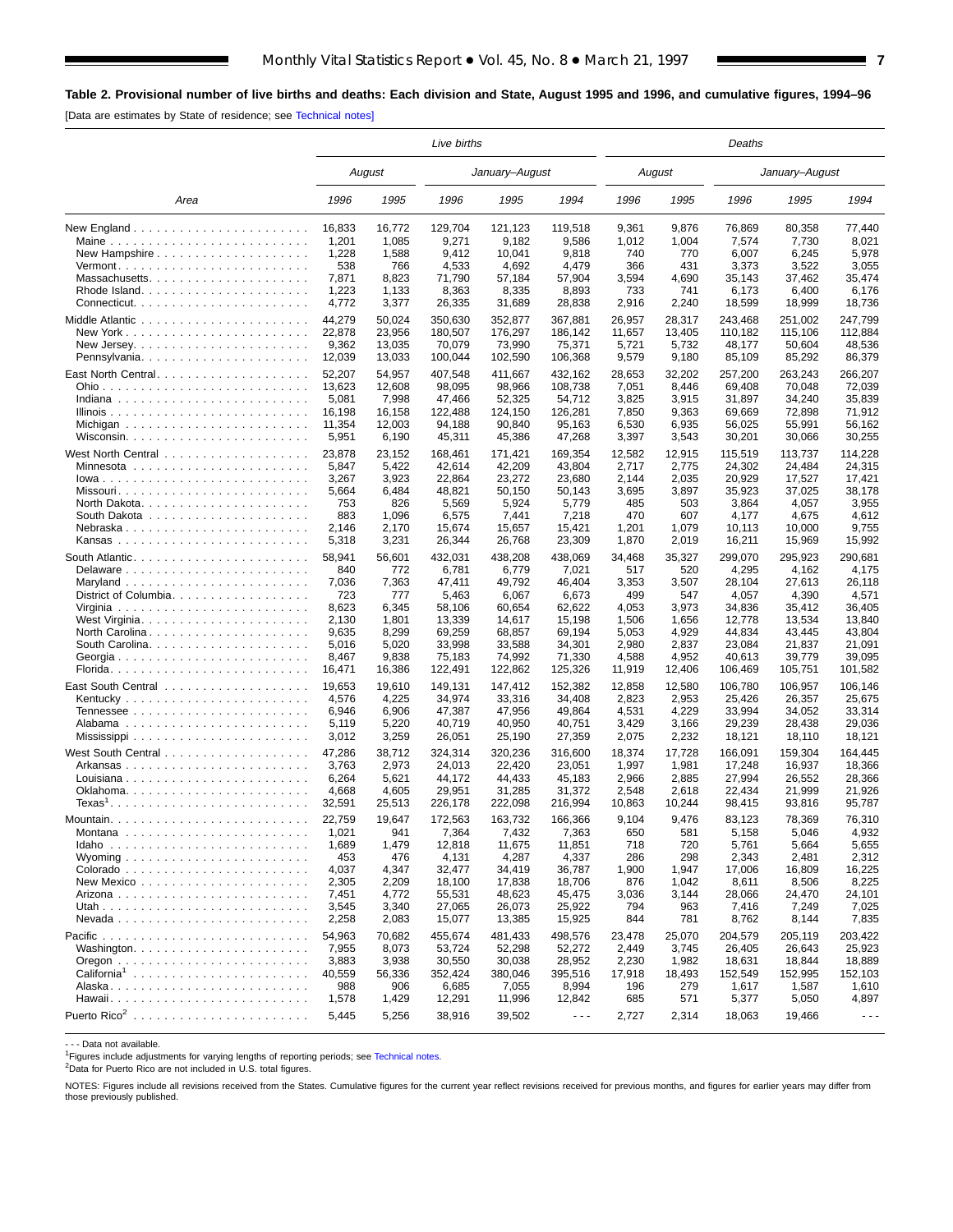## **Table 3. Provisional number of marriages and divorces: Each division and State, August 1995 and 1996, and cumulative figures, 1994–96**

[By State of occurrence. Number of events reported; see [Technical notes.](#page-16-0) Divorces include reported annulments]

|                           |                      |        | Marriages            |                |                      |                      |                      | <b>Divorces</b>      |                      |                      |
|---------------------------|----------------------|--------|----------------------|----------------|----------------------|----------------------|----------------------|----------------------|----------------------|----------------------|
|                           |                      | August |                      | January-August |                      |                      | August               |                      | January-August       |                      |
| Area                      | 1996                 | 1995   | 1996                 | 1995           | 1994                 | 1996                 | 1995                 | 1996                 | 1995                 | 1994                 |
|                           | 19,079               | 10,465 | 150,231              | 58,983         | 63.997               | 3,994                | 3,518                | 24,818               | 26.647               | 25,453               |
| Maine                     | $\sim$ $\sim$ $\sim$ | 1,686  | $\sim$ $\sim$ $\sim$ | 6,899          | 6,779                | 629                  | 427                  | 3,119                | 3,326                | 3,454                |
|                           | 1,089                | 1,323  | 5,590                | 5,542          | 6,177                | 313                  | 407                  | 3,095                | 3,277                | 3,310                |
|                           | 678                  | 846    | 3,358                | 3,466          | 3,111                | 222                  | 164                  | 1,815                | 1,909                | 1,695                |
| Massachusetts             | 4,778                | 3,650  | 24,272               | 25,692         | 30,216               | 1,590                | 1,314                | 7,669                | 9,143                | 8,583                |
|                           | 905                  | 836    | 4,860                | 4,395          | 4,331                | 361                  | 336                  | 2,171                | 2,511                | 2,156                |
|                           | 1,629                | 2,124  | 12,151               | 12,989         | 13,383               | 879                  | 870                  | 6,949                | 6,481                | 6,255                |
|                           | 27,688               | 24,869 | 160,276              | 167,238        | 168,852              | 11,009               | 11,832               | 82.633               | 79,518               | 78.448               |
| New York <sup>2</sup>     | 16.193               | 13,244 | 86,019               | 89,094         | 90,264               | 5,703                | 6,638                | 40,382               | 36,497               | 35,920               |
|                           | 4,774                | 4,542  | 30,648               | 31,592         | 32,053               | 1,749                | 1,922                | 17,003               | 16,679               | 16,274               |
| Pennsylvania              | 6,721                | 7,083  | 43,609               | 46,552         | 46,535               | 3,557                | 3,272                | 25,248               | 26,342               | 26,254               |
| East North Central        | 31,650               | 34,708 | 191,072              | 211,307        | 215,963              | 112,436              | <sup>1</sup> 11,856  | <sup>1</sup> 93,231  | 197,133              | 198,911              |
|                           | 9,065                | 9,585  | 51,984               | 57,548         | 55,731               | 4,043                | 4,457                | 29,153               | 33,443               | 33,030               |
|                           | 2,732                | 5,004  | 18,028               | 33,039         | 32,536               | $\sim$ $\sim$ $\sim$ | $\sim$ $\sim$ $\sim$ | $- - -$              | $\sim$ $\sim$ $\sim$ |                      |
|                           | 8,625                | 6,137  | 56,186               | 50,912         | 58,865               | 3,415                | 2,380                | 26,828               | 25,166               | 28,297               |
|                           | 6,907                | 9,462  | 41,737               | 46,146         | 45,421               | 3,656                | 3,741                | 25,887               | 26,877               | 26,293               |
|                           | 4,321                | 4,520  | 23,137               | 23,662         | 23,410               | 1,322                | 1,278                | 11,363               | 11,647               | 11,291               |
|                           | 16,636               | 17,039 | 96,411               | 96,104         | 96,167               | 5,172                | 6,119                | 50,418               | 50,133               | 50,789               |
|                           | 4,467                | 4,504  | 21,570               | 21,521         | 21.171               | 1,294                | 1,284                | 10,092               | 10,226               | 10,530               |
|                           | 2,584                | 2,300  | 14,290               | 14,181         | 14,234               | 822                  | 841                  | 7,950                | 7,058                | 7,472                |
| Missouri                  | 3,948                | 4,556  | 30,828               | 30,444         | 29,677               | 2,255                | 2,040                | 17,867               | 18,153               | 18,248               |
|                           | 676                  | 657    | 3,340                | 3,199          | 3,358                | 182                  | 207                  | 1,550                | 1,471                | 1,464                |
|                           | 1,031                | 1,123  | 4,803                | 5,124          | 5,265                | 220                  | 233                  | 1,820                | 1,866                | 1,955                |
| Nebraska                  | 1,332                | 1,289  | 8,708                | 8,502          | 8,749                | 399                  | 469                  | 4,019                | 4,206                | 4,321                |
| Kansas                    | 2,598                | 2,610  | 12,872               | 13,133         | 13,713               | $\qquad \qquad -$    | 1,045                | 7,120                | 7,153                | 6,799                |
|                           | 39,003               | 41,580 | 293,251              | 297,288        | 292,398              | <sup>1</sup> 19,789  | 19,129               | <sup>1</sup> 147,087 | 152,008              | 155,451              |
| Delaware                  | 537                  | 481    | 3,352                | 3,337          | 3,168                | 344                  | 331                  | 2,312                | 2,559                | 2,310                |
|                           | 3,980                | 4,029  | 26,147               | 26,659         | 26,648               | 1,621                | 1,132                | 10,603               | 9,982                | 11,492               |
| District of Columbia.     | 447                  | 215    | 1,487                | 1,280          | 1,371                | $\sim$ $\sim$ $\sim$ | 98                   | $\sim$ $\sim$ $\sim$ | 950                  | 1,547                |
|                           | 7,477                | 7,281  | 42,827               | 45,428         | 45,693               | 2,364                | 2,466                | 18,522               | 18,559               | 19,461               |
|                           | 796                  | 1,022  | 6,946                | 7,156          | 6,970                | 370                  | 444                  | 4,637                | 5,886                | 5,989                |
| North Carolina            | 4,903                | 5,664  | 39,950               | 41,334         | 32,264               | 3,275                | 3,003                | 23,964               | 25,358               | 24,218               |
|                           | 3,682                | 4,021  | 29,517               | 30,681         | 34,537               | 1,167                | 1,509                | 9,975                | 9,745                | 10,229               |
|                           | 4,960                | 6,446  | 40,447               | 41,936         | 41,743               | 4,632                | 2,888                | 24,371               | 24,470               | 24,798               |
| Georgia                   | 12,221               | 12,421 | 102,578              | 99,477         | 100,004              | 6,016                | 7,258                | 52,703               | 54,499               | 55,407               |
|                           |                      |        |                      |                |                      |                      |                      |                      |                      |                      |
|                           | 18,909               | 19,942 | 127,232              | 131,781        | 127,012              | 6,843                | 7,757                | 67,506               | 64,621               | 65,761               |
|                           | 4,514                | 4,132  | 29,037               | 31,503         | 31,897               | 1,587                | 2,318                | 14,372               | 15,577               | 15,039               |
|                           | 8,076                | 10,149 | 51,758               | 59,298         | 52,357               | 2,594                | 2,902                | 23,374               | 22,960               | 22,435               |
|                           | 4,505                | 3,803  | 31,779               | 26,853         | 27,335               | 2,152                | 1,866                | 17,616               | 17,551               | 17,884               |
|                           | 1,814                | 1,858  | 14,658               | 14,127         | 15,423               | 510                  | 671                  | 12,144               | 8,533                | 10,403               |
|                           | 25,962               | 26,810 | 199,054              | 208,794        | 207,798              | 111,717              | 110,772              | <sup>1</sup> 91,963  | 192,429              | <sup>1</sup> 95,837  |
| Arkansas                  | 4,239                | 3,479  | 23,999               | 23,734         | 25,854               | 2,121                | 1,503                | 10,200               | 10,258               | 11,946               |
| Louisiana                 | 2,561                | 3,923  | 23,735               | 27,615         | 27,826               | $\sim$ $\sim$ $\sim$ | $\sim$ $\sim$ $\sim$ | .                    | $\sim$ $\sim$ $\sim$ |                      |
|                           | 2,532                | 2,698  | 18,768               | 19,714         | 20,315               | 1,806                | 2,048                | 13,443               | 14,694               | 14,520               |
|                           | 16,630               | 16,710 | 132,552              | 137,731        | 133,803              | 7,790                | 7,221                | 68,320               | 67,477               | 69,371               |
|                           | 26,687               | 25,768 | 178,666              | 185,264        | 183,169              | <sup>1</sup> 4,961   | 16,714               | 139,917              | 149.768              | 146,322              |
|                           | 1,081                | 1,018  | 4,773                | 4,752          | 4,921                | 298                  | 417                  | 2,827                | 2,774                | 2,760                |
|                           | 1,983                | 1,641  | 9,922                | 10,054         | 10,075               | 513                  | 519                  | 4,669                | 4,405                | 4,807                |
|                           | 754                  | 615    | 3,414                | 3,447          | 3,291                | 281                  | 254                  | 2,114                | 2,153                | 1,959                |
|                           | 4,409                | 3,953  | 23,626               | 23,548         | 23,897               | $  -$                | $\sim$ $\sim$ $\sim$ | $\sim$ $\sim$ $\sim$ | $\sim$ $\sim$ $\sim$ | $\sim$ $\sim$ $\sim$ |
| New Mexico <sup>4,5</sup> | 1,434                | 1,525  | 11,189               | 10,290         | 8,659                | 893                  | 936                  | 7,473                | 7,670                | 6,653                |
| $Arizona2$                | 3,146                | 2,855  | 27,147               | 26,438         | 24,673               | 2,363                | 2,595                | 17,125               | 18,161               | 15,403               |
|                           | 2,236                | 2,439  | 14,653               | 14,665         | 13,513               | 613                  | 688                  | 5,709                | 5,915                | 6,249                |
|                           | 11,644               | 11,722 | 83,942               | 92,070         | 94,140               | $\sim$ $\sim$ $\sim$ | 1,305                | $\sim$ $\sim$ $\sim$ | 8,690                | 8491                 |
|                           | 28,516               | 40,377 | 202,940              | 186,754        | 199,735              | 14,562               | 14,038               | 133,392              | 135.252              | 136,673              |
|                           | 2,901                | 6,332  | 26,409               | 29,566         | 28,788               | 2,486                | 2,144                | 18,689               | 19,573               | 20,228               |
|                           | 3,653                | 3,330  | 15,934               | 18,118         | 16,761               | 1,363                | 1,217                | 9,565                | 10,067               | 11,094               |
|                           | 19,376               | 28,454 | 143,616              | 123,000        | 138,281              | $\sim$ $\sim$ $\sim$ | $- - -$              | $- - -$              | $\sim$ $\sim$ $\sim$ |                      |
|                           | 809                  | 753    | 3,799                | 3,795          | 3,840                | 353                  | 289                  | 1,947                | 2,092                | 2,222                |
|                           | 1,777                | 1,508  | 13,182               | 12,275         | 12,065               | 360                  | 388                  | 3,191                | 3,520                | 3,129                |
|                           | 2,783                | 3,089  | 19,868               | 21,372         | $\sim$ $\sim$ $\sim$ | $\sim$ $\sim$ $\sim$ | $\sim$ $\sim$ $\sim$ | $\sim$ $\sim$ $\sim$ | $\sim$ $\sim$ $\sim$ | $\cdots$             |
|                           |                      |        |                      |                |                      |                      |                      |                      |                      |                      |

- - - Data not available.

– Quantity zero.

<sup>1</sup>Excludes figures for State(s) shown below as not available.

<sup>2</sup>Figures for marriages are marriage licenses issued for some counties.<br><sup>3</sup>Figures include adjustments for varying lengths of reporting periods; see [Technical notes.](#page-16-0)

4Figures for marriages are marriage licenses issued.

<sup>5</sup>Figures for divorces include estimates for some counties.<br><sup>6</sup>Data for Puerto Rico are not included in U.S. total figures.

NOTES: Figures include all revisions received from the States. Cumulative figures for the current year reflect revisions received for previous months, and figures for earlier years may differ from those previously published.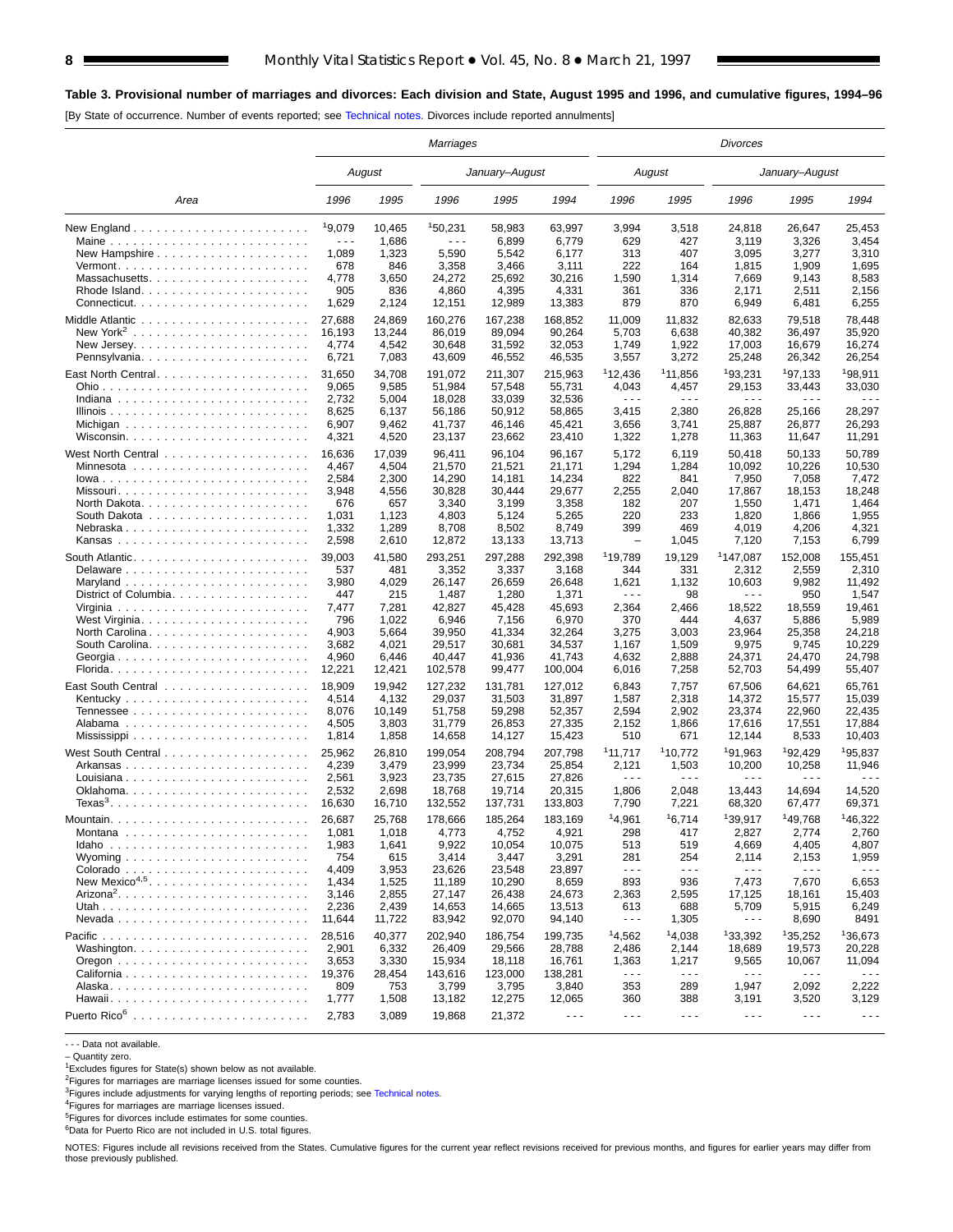#### <span id="page-8-0"></span>**Table 4. Provisional number of deaths under 1 year and infant mortality rates: Each division and State, 12 months ending with August 1995 and 1996**

[Data are estimates by State of residence. Figures should be interpreted with caution because of conversion to place of residence; see [Technical notes.](#page-16-0) Infant mortality rates are deaths under 1 year per 1,000 live births in specified area]

|                    |            |             | 12 months ending with August |                      |
|--------------------|------------|-------------|------------------------------|----------------------|
|                    | 1996       |             | 1995                         |                      |
| Area               | Number     | Rate        | Number                       | Rate                 |
|                    | 897        | 5.1         | 1,006                        | 5.7                  |
|                    | 65         | 4.6         | 83                           | 6.0                  |
|                    | 75         | 5.2         | 78                           | 5.3                  |
|                    | 56         | 8.5         | 42                           | 5.7                  |
|                    | 397        | 4.5         | 469                          | 5.7                  |
|                    | 74         | 5.8         | 83                           | 6.4                  |
|                    | 230        | 5.8         | 251                          | 5.6                  |
|                    | 3,862      | 7.3         | 4,070                        | 7.6                  |
|                    | 1,922      | 7.2         | 2,104                        | 7.8                  |
|                    | 806        | 7.2         | 805                          | 6.9                  |
|                    | 1,134      | 7.6         | 1,161                        | 7.6                  |
|                    | 5,001      | 8.1         | 5,454                        | 8.8                  |
|                    | 1,219      | 7.9         | 1,318                        | 8.7                  |
|                    | 650        | 8.2         | 774                          | 9.6                  |
|                    | 1,531      | 8.3         | 1,705                        | 9.1                  |
|                    | 1,092      | 8.0         | 1,162                        | 8.6                  |
|                    | 509        | 7.6         | 495                          | 7.4                  |
| West North Central | 1,781      | 7.1         | 1,886                        | 7.4                  |
| Minnesota          | 397        | 6.3         | 412                          | 6.5                  |
|                    | 212        | 5.9         | 260                          | 7.3                  |
|                    | 560        | 7.6         | 593                          | 7.9                  |
|                    | 33         | 3.9         | 50                           | 5.7                  |
|                    | 62<br>190  | 6.4<br>8.2  | 122<br>181                   | 11.3<br>7.8          |
|                    | 327        | 8.9         | 268                          | 7.3                  |
|                    |            |             |                              |                      |
|                    | 5,472      | 8.4         | 5,695                        | 8.6                  |
|                    | 67<br>577  | 6.7         | 67<br>663                    | 6.6<br>8.8           |
|                    | 128        | 8.3<br>15.3 | 169                          | 18.6                 |
|                    | 689        | 7.9         | 693                          | 7.4                  |
|                    | 158        | 8.0         | 160                          | 7.6                  |
|                    | 939        | 9.2         | 1,008                        | 9.9                  |
|                    | 417        | 8.3         | 424                          | 8.4                  |
|                    | 1,073      | 9.5         | 1,030                        | 9.1                  |
|                    | 1,424      | 7.6         | 1,481                        | 7.9                  |
|                    | 2,095      | 9.3         | 2,156                        | 9.5                  |
|                    | 414        | 7.9         | 387                          | 7.6                  |
|                    | 651        | 8.9         | 721                          | 9.8                  |
|                    | 633        | 10.4        | 621                          | 10.2                 |
|                    | 397        | 10.4        | 427                          | 10.4                 |
| West South Central | 3,432      | 7.1         | 3,488                        | 7.3                  |
|                    | 312        | 8.7         | 256                          | 7.5                  |
|                    | 558        | 8.3         | 625                          | 9.2                  |
|                    | 408        | 9.2         | 397                          | 8.7                  |
| Texas $^{\rm 1}$   | 2,154      | 6.4         | 2,210                        | 6.8                  |
|                    | 1,690      | 6.8         | 1,703                        | 7.1                  |
|                    | 83         | 7.4         | 85                           | 7.7                  |
|                    | 122        | 6.5         | 114                          | 6.6                  |
|                    | 46         | 7.5         | 54                           | 8.5                  |
|                    | 341<br>158 | 7.1<br>5.8  | 363<br>214                   | 7.0<br>7.9           |
|                    | 570        | 7.6         | 531                          | 7.7                  |
|                    | 226        | 5.7         | 222                          | 5.7                  |
|                    | 144        | 6.3         | 120                          | 6.3                  |
|                    | 3,987      | 5.8         | 4,484                        | 6.2                  |
|                    | 232        | 2.9         | 404                          | 5.1                  |
|                    | 235        | 5.4         | 264                          | 6.1                  |
|                    | 3,348      | 6.2         | 3,631                        | 6.4                  |
|                    | 69         | 7.1         | 70                           | 6.9                  |
|                    | 103        | 5.5         | 115                          | 6.3                  |
|                    | 628        | 10.4        | $\sim$ $\sim$ $\sim$         | $\sim$ $\sim$ $\sim$ |
|                    |            |             |                              |                      |

- - - Data not available.

<sup>1</sup>Figures include adjustments for varying lengths of reporting periods; see [Technical notes.](#page-16-0)

2Data for Puerto Rico are not included in U.S. total figures.

NOTES: Figures include all revisions received from the States. Figures for the current year reflect revisions received for previous months, and figures for earlier years may differ from those previously published.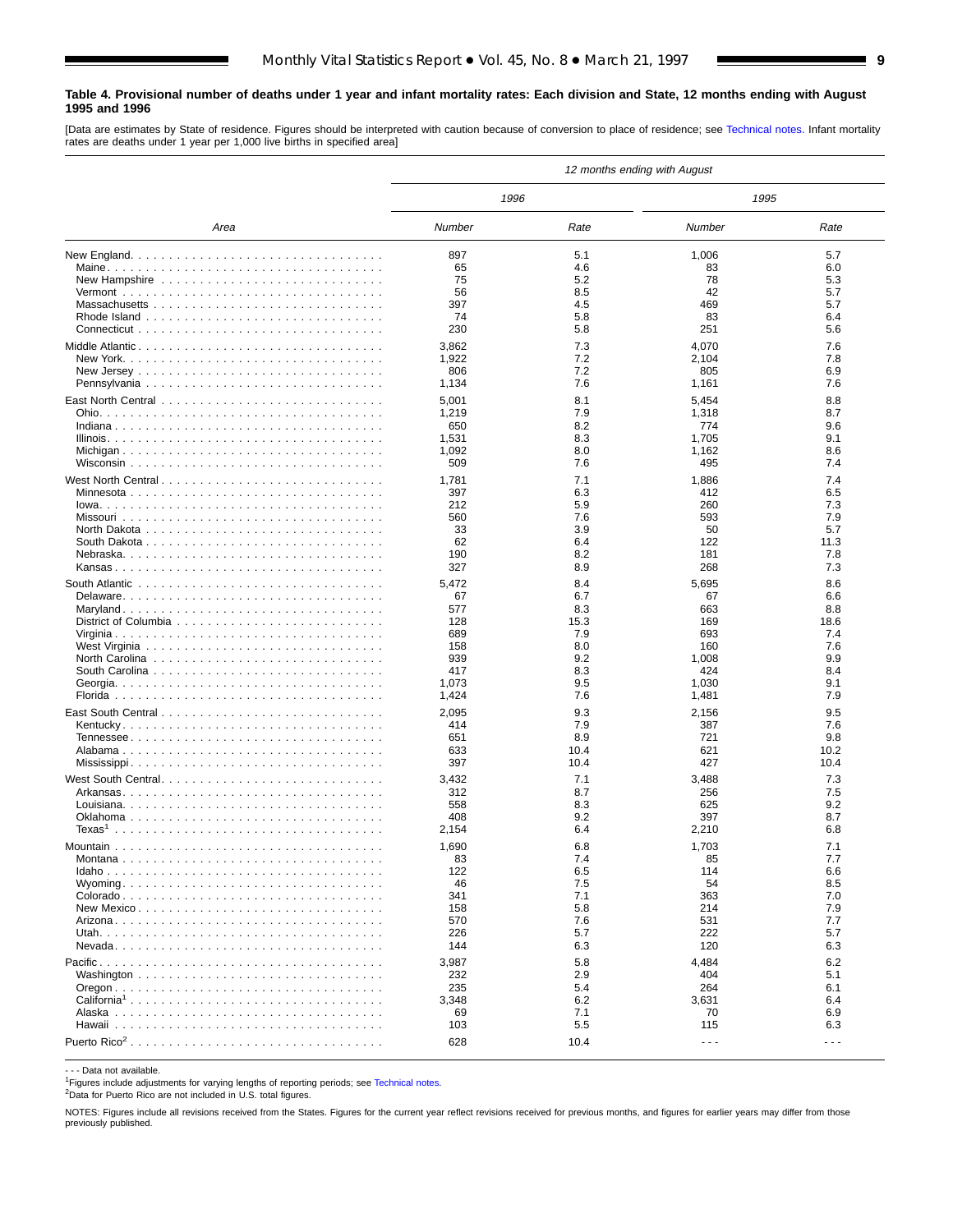#### <span id="page-9-0"></span>**Table 5. Provisional number of deaths and death rates, by age, race, and sex, and age-adjusted death rates by race and sex: United States, July 1995 and 1996, cumulative figures 1995 and 1996, and 12 months ending with July 1995 and 1996**

[Data are provisional, estimated from a 10-percent sample of deaths. Age-specific rates on an annual basis per 100,000 population in specified group; age-adjusted rates per<br>100,000 U.S. standard million population; see Tec

|                                                          | July             |                           |                      |                           |                   |                             | January-July         |                                  | 12 months ending with July |                           |                      |                           |  |
|----------------------------------------------------------|------------------|---------------------------|----------------------|---------------------------|-------------------|-----------------------------|----------------------|----------------------------------|----------------------------|---------------------------|----------------------|---------------------------|--|
|                                                          |                  | 1996                      |                      | 1995                      | 1996              |                             | 1995                 |                                  | 1996                       |                           | 1995                 |                           |  |
| Age, race, and sex                                       | Number           | Rate                      | Number               | Rate                      | Number            | Rate                        | Number               | Rate                             | Number                     | Rate                      | Number               | Rate                      |  |
| All races, both sexes <sup>1</sup>                       |                  |                           |                      |                           |                   |                             |                      |                                  |                            |                           |                      |                           |  |
| All ages                                                 | 186,000          | 827.1                     | 188,000              | 841.9                     | 1,377,000         | 894.3                       | 1,373,000            | 901.8                            | 2,313,000                  | 875.4                     | 2,302,000            | 879.4                     |  |
| Under 1 year                                             |                  |                           |                      |                           | 16,400            | <sup>2</sup> 734.3          | 17,400               | 2777.2                           | 28,400                     | <sup>2</sup> 737.4        | 30,300               | <sup>2</sup> 790.1        |  |
| $1-4$ years $\ldots$ $\ldots$ .<br>$5-14$ years $\ldots$ | 3,760            | 76.4                      | 3,620                | 73.8                      | 3,780<br>5,170    | 41.6<br>23.1                | 4,350<br>4,590       | 47.3<br>20.7                     | 6,170<br>8,810             | 39.5<br>23.0              | 7,200<br>8,240       | 45.5<br>21.7              |  |
| $15 - 24$ years.                                         | 3,240            | 106.4                     | 3,060                | 100.2                     | 19,520            | 93.3                        | 19,380               | 92.9                             | 34,680                     | 96.6                      | 35,010               | 97.5                      |  |
| 25-34 years.                                             | 4,320            | 126.3                     | 4,810                | 138.6                     | 31,230            | 132.5                       | 33,770               | 141.9                            | 55,730                     | 137.4                     | 58,750               | 143.1                     |  |
| 35-44 years.                                             | 7,860            | 214.5                     | 8,530                | 236.3<br>472.3            | 57,270            | 228.3<br>445.4              | 59,240               | 241.0                            | 100.670                    | 234.2<br>445.2            | 101,640              | 241.0<br>460.1            |  |
| 45–54 years<br>55-64 years.                              | 12,020<br>18,830 | 439.0<br>1,041.5          | 12,470<br>19,190     | 1,069.1                   | 83,100<br>139,090 | 1,123.5                     | 84,260<br>138,240    | 471.0<br>1,128.2                 | 141,990<br>235,290         | 1,107.8                   | 140,860<br>236,550   | 1,122.6                   |  |
| $65 - 74$ years.                                         | 39,230           | 2,478.8                   | 39,270               | 2,465.2                   | 284,730           | 2,614.7                     | 288,670              | 2,650.7                          | 475,010                    | 2,536.1                   | 483,490              | 2,578.9                   |  |
| 75–84 years                                              | 52,450           | 5,418.2                   | 53,040               | 5,601.9                   | 394,810           | 5,977.7                     | 389,400              | 6,050.0                          | 656,980                    | 5,810.4                   | 650,480              | 5,888.3                   |  |
| 85 years and over<br>Not stated $\ldots$                 | 44,000<br>60     | 13,908.5<br>$\sim$ .      | 43,780<br>60         | 14,200.4<br>$\sim$ $\sim$ | 341,140<br>580    | 15,820.1<br>$\sim$ .        | 333,180<br>630       | 15,930.8<br>$\sim 100$           | 566,220<br>970             | 15,340.6<br>$\cdots$      | 548,680<br>950       | 15,296.3<br>$\cdots$      |  |
| Age-adjusted rate <sup>3</sup> $\ldots$ .                | $\cdots$         | 475.6                     | $\sim$ $\sim$ $\sim$ | 488.2                     | $\ldots$ .        | 504.7                       | $\sim$ $\sim$ $\sim$ | 515.2                            | $\ldots$                   | 497.4                     | $\sim$ $\sim$ $\sim$ | 506.7                     |  |
| All races, male <sup>1</sup>                             |                  |                           |                      |                           |                   |                             |                      |                                  |                            |                           |                      |                           |  |
| All ages<br>Under 1 year                                 | 93,930           | 856.1                     | 96,390               | 884.5                     | 695,780<br>8,830  | 925.2<br><sup>2</sup> 769.0 | 695,520<br>9,520     | 935.5<br>2832.4                  | 1,172,030<br>15,630        | 908.3<br>2793.0           | 1,169,900<br>16,810  | 915.3<br>2856.3           |  |
| $1-4$ years $\ldots$ $\ldots$ .                          | 2,140            | 85.0                      | 1,960                | 78.1                      | 2,150             | 46.3                        | 2,490                | 53.2                             | 3,510                      | 43.9                      | 4,180                | 51.6                      |  |
| $5-14$ years $\ldots$                                    |                  |                           |                      |                           | 3,080             | 26.8                        | 2,750                | 24.4                             | 5,350                      | 27.2                      | 4,880                | 25.1                      |  |
| $15 - 24$ years.                                         | 2,390<br>2,890   | 153.8<br>169.1            | 2,470<br>3,490       | 158.5<br>201.2            | 14,670<br>22,050  | 137.7<br>187.4              | 14,930<br>24,710     | 140.3<br>207.7                   | 26,180<br>39,720           | 142.8<br>196.0            | 26,940<br>43,170     | 146.9<br>210.3            |  |
| 25-34 years.<br>35-44 years.                             | 5,280            | 290.4                     | 6,150                | 343.5                     | 39,120            | 314.3                       | 41,230               | 338.3                            | 68,780                     | 322.5                     | 70,430               | 336.8                     |  |
| 45-54 years.                                             | 7,500            | 560.7                     | 7,870                | 610.1                     | 52,690            | 578.2                       | 53,170               | 608.4                            | 90,320                     | 579.6                     | 88,880               | 594.4                     |  |
| 55-64 years.                                             | 11,040<br>22,580 | 1,283.3<br>3,200.7        | 11,540<br>22,580     | 1,352.8<br>3,189.3        | 83,270<br>161,350 | 1,413.7                     | 82,690<br>164,630    | 1,420.4<br>3,404.0               | 141,050<br>270,710         | 1,396.1<br>3,245.5        | 142,570<br>274,880   | 1,424.1<br>3,302.7        |  |
| $65 - 74$ years.<br>75-84 years.                         | 25,100           | 6,610.3                   | 26,120               | 7,109.2                   | 194,610           | 3,326.7<br>7,529.6          | 190,860              | 7,659.4                          | 322,900                    | 7,307.1                   | 317,480              | 7,433.4                   |  |
| 85 years and over<br>Not stated                          | 15,010<br>30     | 16,813.5<br>$\ldots$      | 14,170<br>40         | 16,437.5<br>$\sim$ .      | 113,540<br>420    | 18,702.9<br>.               | 108,160<br>390       | 18,510.4<br>$\sim$ .             | 187,180<br>680             | 18,050.1<br>$\ldots$      | 179,060<br>610       | 17,888.1<br>$\sim$ $\sim$ |  |
| Age-adjusted rate <sup>3</sup> $\ldots$ .                | $\cdots$         | 601.1                     | .                    | 631.3                     | $\ldots$ .        | 643.3                       | $\sim$ $\sim$ $\sim$ | 661.0                            | $\ldots$                   | 636.2                     | $\ldots$ .           | 650.9                     |  |
| All races, female <sup>1</sup>                           |                  |                           |                      |                           |                   |                             |                      |                                  |                            |                           |                      |                           |  |
| All ages                                                 | 91,840           | 799.4                     | 91,440               | 800.6                     | 681,080           | 864.8                       | 677,500              | 869.4                            | 1,138,900                  | 842.7                     | 1,132,230            | 845.0                     |  |
| Under 1 year $\ldots \ldots$<br>$1-4$ years              | 1,620            | 67.5                      | 1,660                | 69.4                      | 7,610<br>1,630    | <sup>2</sup> 694.2<br>36.8  | 7,800<br>1,860       | 2715.7<br>41.5                   | 12,750<br>2,660            | 2678.6<br>34.9            | 13,450<br>3,020      | 2718.5<br>39.1            |  |
| $5 - 14$ years $\ldots \ldots$<br>$15 - 24$ years.       | 850              | 57.0                      | 590                  | 39.5                      | 2,090<br>4,840    | 19.1<br>47.4                | 1,840<br>4,450       | 17.2<br>43.5                     | 3,460<br>8,500             | 18.5<br>48.4              | 3,350<br>8,070       | 18.1<br>45.9              |  |
| 25-34 years.                                             | 1,430            | 83.5                      | 1,320                | 76.1                      | 9,180             | 77.7                        | 9,050                | 76.0                             | 16,010                     | 78.9                      | 15,580               | 75.9                      |  |
| 35-44 years.                                             | 2,590            | 140.3                     | 2,390                | 131.3                     | 18,150            | 143.6                       | 18,010               | 145.4                            | 31,890                     | 147.2                     | 31,200               | 146.8                     |  |
| 45-54 years.<br>55-64 years.                             | 4,530<br>7,790   | 323.5<br>822.1            | 4,600<br>7,650       | 340.6<br>812.1            | 30,410<br>55,820  | 318.6<br>860.0              | 31,090<br>55,550     | 339.6<br>863.9                   | 51,670<br>94,240           | 316.8<br>846.3            | 51,980<br>93,990     | 331.9<br>849.7            |  |
| 65-74 years.                                             | 16,660           | 1,899.2                   | 16,690               | 1,885.7                   | 123,380           | 2,042.9                     | 124,040              | 2,049.2                          | 204,300                    | 1,966.3                   | 208,620              | 2,001.2                   |  |
| 75-84 years.                                             | 27,350           | 4,648.8                   | 26,920               | 4,645.5                   | 200,200           | 4,980.1                     | 198,550              | 5,033.5                          | 334,080                    | 4,850.9                   | 333,000              | 4,914.4                   |  |
| 85 years and over<br>Not stated                          | 28,990<br>30     | 12,766.5<br>$\cdots$      | 29,610<br>20         | 13,327.0<br>$\cdots$      | 227,600<br>160    | 14,691.1<br>.               | 225,020<br>240       | 14,925.1                         | 379,030<br>290             | 14,286.8                  | 369,620<br>340       | 14,287.6                  |  |
| Age-adjusted rate <sup>3</sup>                           | $\cdots$         | 371.4                     | $\sim$ $\sim$ $\sim$ | 368.1                     | $\cdots$          | 389.9                       | $\sim$ $\sim$ $\sim$ | 394.1                            | $\cdots$                   | 381.9                     | .                    | 386.5                     |  |
| White                                                    |                  |                           |                      |                           |                   |                             |                      |                                  |                            |                           |                      |                           |  |
| All ages                                                 | 159,000          | 854.6                     | 161,470              | 871.8                     | 1,186,080         | 929.6                       | 1,181,140            | 934.2                            | 1,986,980                  | 907.2                     | 1,977,750            | 909.5                     |  |
| Under 1 year                                             |                  |                           |                      |                           | 10,710            | 2611.4                      | 11,410               | 2653.7                           | 18,730                     | 2623.1                    | 19,880               | 2661.6                    |  |
| $1-4$ years<br>$5-14$ years $\ldots$                     | 2,400            | 61.7                      | 2,570                | 66.2                      | 2,540<br>3,650    | 35.5<br>20.6                | 2,960<br>3,330       | 40.8<br>19.0                     | 4,220<br>6,410             | 34.2<br>21.1              | 4,830<br>5,830       | 38.6<br>19.3              |  |
| 15-24 years.                                             | 2,120            | 87.5                      | 2,200                | 90.3                      | 13,620            | 81.8                        | 13,550               | 81.3                             | 24,590                     | 86.0                      | 24,400               | 85.0                      |  |
| 25-34 years.                                             | 3,160            | 113.5                     | 3,520                | 124.2                     | 21,870            | 113.9                       | 24,100               | 123.8                            | 38,600                     | 116.8                     | 41,890               | 124.7                     |  |
| 35-44 years.<br>45-54 years.                             | 5,630<br>9,210   | 184.7<br>394.3            | 6,140<br>9,720       | 204.2<br>430.5            | 41,170<br>63,210  | 197.2<br>396.9              | 41,720<br>64,800     | 203.8<br>423.2                   | 72,420<br>108,380          | 202.3<br>397.9            | 72,280<br>107,850    | 205.7<br>411.5            |  |
| 55-64 years.                                             | 15,060           | 965.5                     | 15,710               | 1,012.8                   | 112,970           | 1,057.0                     | 112,280              | 1,059.7                          | 190,820                    | 1,040.7                   | 192,480              | 1,055.9                   |  |
| 65-74 years.                                             | 34,090           | 2,434.4                   | 33,770               | 2,389.8                   | 247,650           | 2,568.1                     | 248,900              | 2,575.0                          | 412,190                    | 2,484.0                   | 417,040              | 2,505.5                   |  |
| 75-84 years.                                             | 46,910           | 5,344.4                   | 47,570               | 5,541.1                   | 354,690           | 5,922.5                     | 350,490              | 6,005.3                          | 589,880                    | 5,753.2                   | 585,510              | 5,844.0<br>15,464.8       |  |
| 85 years and over<br>Not stated $\ldots$                 | 40,380<br>40     | 14,030.1<br>$\sim$ $\sim$ | 40,230<br>30         | 14,336.4<br>$\sim$ $\sim$ | 313,600<br>410    | 15,981.9<br>$\ldots$        | 307,140<br>470       | 16,133.2<br>$\sim$ $\sim$ $\sim$ | 519,980<br>740             | 15,484.8<br>$\sim$ $\sim$ | 505,080<br>690       | $\sim$ $\sim$             |  |
| Age-adjusted rate <sup>3</sup>                           | $\sim$ $\sim$    | 448.1                     | $\sim$               | 464.2                     | $\sim$            | 478.7                       | $\sim$ .             | 487.4                            | $\sim$ $\sim$              | 471.2                     | $\sim$ $\sim$        | 478.8                     |  |
|                                                          |                  |                           |                      |                           |                   |                             |                      |                                  |                            |                           |                      |                           |  |

See footnotes at end of table.

 $\overline{a}$ 

 $\overline{a}$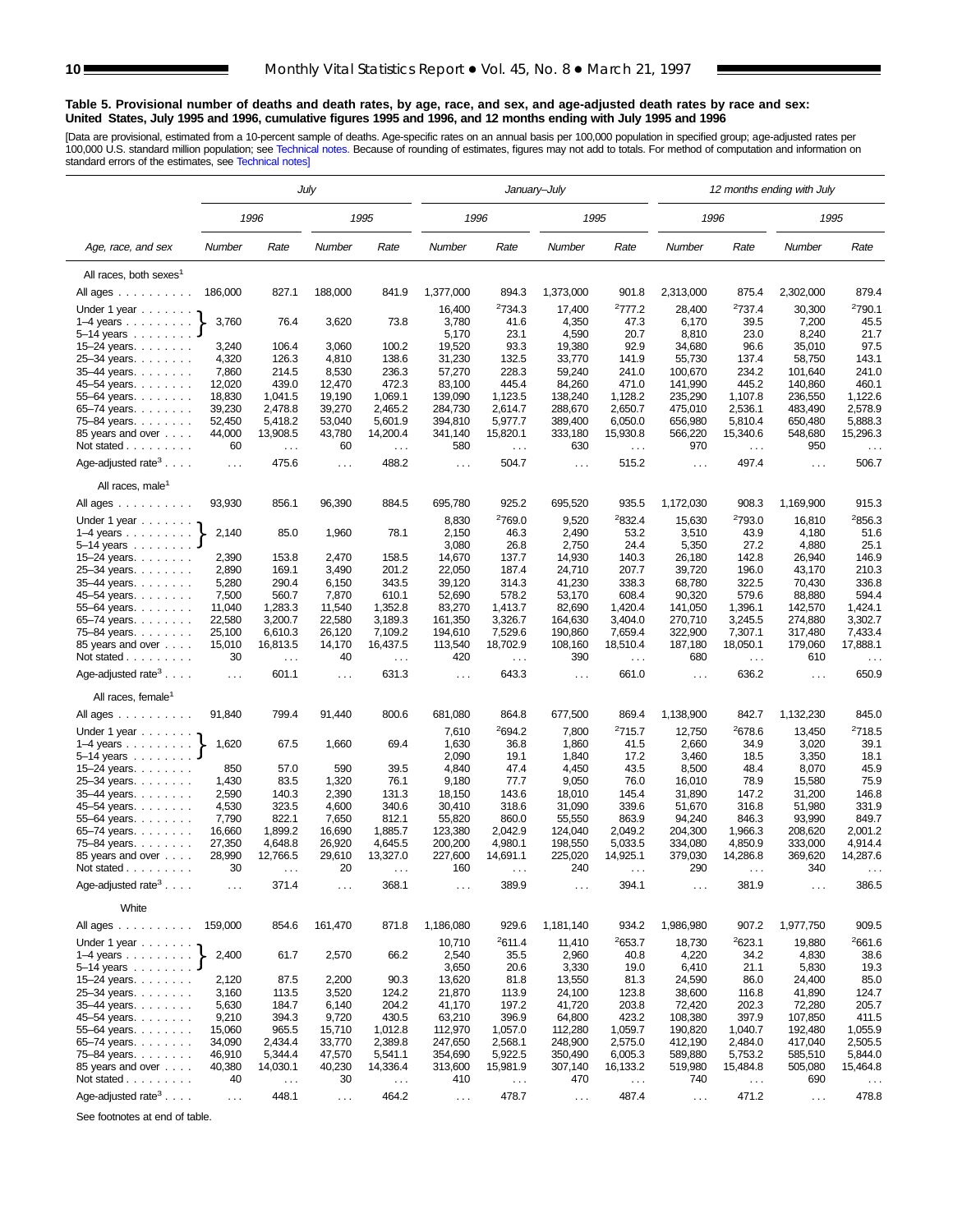#### **Table 5. Provisional number of deaths and death rates, by age, race, and sex, and age-adjusted death rates by race and sex: United States, July 1995 and 1996, cumulative figures 1995 and 1996, and 12 months ending with July 1995 and 1996—Con.**

[Data are provisional, estimated from a 10-percent sample of deaths. Age-specific rates on an annual basis per 100,000 population in specified group; age-adjusted rates per<br>100,000 U.S. standard million population; see Tec

|                                           |                      |                  | July           |                  |                  | January-July     |                  |                      |                   | 12 months ending with July    |                   |                      |
|-------------------------------------------|----------------------|------------------|----------------|------------------|------------------|------------------|------------------|----------------------|-------------------|-------------------------------|-------------------|----------------------|
|                                           |                      | 1996             |                | 1995             |                  | 1996             |                  | 1995                 |                   | 1996                          |                   | 1995                 |
| Age, race, and sex                        | Number               | Rate             | Number         | Rate             | Number           | Rate             | Number           | Rate                 | Number            | Rate                          | Number            | Rate                 |
| White male                                |                      |                  |                |                  |                  |                  |                  |                      |                   |                               |                   |                      |
| All ages                                  | 79,620               | 871.9            | 82,150         | 904.2            | 593,190          | 947.2            | 592,110          | 954.9                | 997,130           | 927.7                         | 994,410           | 932.4                |
| Under 1 year                              |                      |                  |                |                  | 5,800            | 2645.7           | 6,280            | 2701.4               | 10,520            | <sup>2</sup> 681.8            | 10,970            | <sup>2</sup> 711.9   |
| $1-4$ years $\ldots$ $\ldots$ $\ldots$    | 1,430                | 71.7             | 1,380          | 69.3             | 1,500            | 40.8             | 1,800            | 48.4                 | 2,510             | 39.7                          | 2,910             | 45.3                 |
| $5 - 14$ years $\ldots$                   |                      |                  |                |                  | 2,150            | 23.7             | 1,940            | 21.6                 | 3,910             | 25.0                          | 3,410             | 22.0                 |
| 15–24 years. $\ldots$                     | 1,520                | 122.2            | 1,760          | 140.9            | 10,090           | 118.1            | 10,300           | 120.4                | 18,280            | 124.5                         | 18,480            | 125.6                |
| 25-34 years.                              | 2,170                | 154.4            | 2,630          | 183.7            | 15,820           | 163.2            | 17,960           | 182.8                | 28,150            | 168.7                         | 31,350            | 184.9                |
| 35-44 years.                              | 3,720                | 243.3            | 4,440          | 294.5            | 28,410           | 271.3            | 29,510           | 287.4                | 50,090            | 279.0                         | 50,900            | 289.0                |
| 45–54 years<br>$55 - 64$ years.           | 5,850<br>8,890       | 507.1<br>1,184.4 | 6,030<br>9,540 | 540.8<br>1,279.6 | 40,380<br>67,920 | 513.3<br>1,321.1 | 41,130<br>68,220 | 544.3<br>1,340.0     | 69,630<br>115,190 | 517.6<br>1,306.0              | 68,400<br>117,630 | 528.7<br>1,343.3     |
| $65 - 74$ years.                          | 19,890               | 3,162.7          | 19,810         | 3,131.2          | 141,450          | 3,268.5          | 143,500          | 3,319.1              | 236,110           | 3,171.8                       | 239,850           | 3,222.9              |
| 75-84 years.                              | 22,520               | 6,515.1          | 23,630         | 7,070.5          | 175,530          | 7,462.1          | 172,650          | 7,615.9              | 291,450           | 7,248.2                       | 286,870           | 7,380.2              |
| 85 years and over                         | 13,620               | 16,873.4         | 12,920         | 16,607.3         | 103,830          | 18,914.7         | 98,520           | 18,689.2             | 170,740           | 18,202.6                      | 163,180           | 18,050.9             |
| Not stated                                | 20                   | $\ldots$         | 20             | $\ddotsc$        | 310              | $\sim$ $\sim$    | 300              | $\sim$ $\sim$        | 550               | $\sim$ $\sim$                 | 450               | $\sim$ $\sim$        |
| Age-adjusted rate <sup>3</sup> $\ldots$ . | $\ldots$             | 566.1            | $\sim$ $\sim$  | 599.3            | $\sim$ .         | 608.6            | $\sim 10$        | 625.1                | $\ldots$          | 601.4                         | $\cdots$          | 614.5                |
| White female                              |                      |                  |                |                  |                  |                  |                  |                      |                   |                               |                   |                      |
| All ages                                  | 79,370               | 837.9            | 79,320         | 840.6            | 592,890          | 912.5            | 589,030          | 914.4                | 989,850           | 887.5                         | 983,340           | 887.5                |
| Under 1 year                              |                      |                  |                |                  | 4,910            | 2576.4           | 5,130            | 2602.3               | 8,210             | 2561.2                        | 8,910             | 2608.6               |
| $1-4$ years $\ldots$ $\ldots$ .           | 970                  | 51.3             | 1,190          | 62.9             | 1,040            | 29.5             | 1,160            | 32.8                 | 1,710             | 28.5                          | 1,920             | 31.5                 |
| $5 - 14$ years $$                         |                      |                  |                |                  | 1,490            | 17.2             | 1,390            | 16.3                 | 2,490             | 16.8                          | 2,430             | 16.6                 |
| 15–24 years. $\ldots$                     | 600                  | 50.8             | 450            | 37.9             | 3,530            | 43.5             | 3,250            | 39.9                 | 6,310             | 45.3                          | 5,910             | 42.3                 |
| 25-34 years                               | 990                  | 71.8             | 890            | 63.4             | 6,050            | 63.6             | 6,140            | 63.7                 | 10,450            | 63.8                          | 10,540            | 63.4                 |
| 35-44 years.                              | 1,910<br>3,360       | 125.7<br>284.2   | 1,700<br>3,690 | 113.4<br>322.8   | 12,760<br>22,830 | 122.7<br>283.1   | 12,210           | 119.6<br>305.6       | 22,340<br>38,750  | 125.2<br>281.1                | 21,370<br>39,450  | 122.0<br>297.2       |
| 45–54 years. $\ldots$<br>$55 - 64$ years. | 6,170                | 762.5            | 6,180          | 767.1            | 45,050           | 812.7            | 23,670<br>44,060 | 800.4                | 75,630            | 794.8                         | 74,850            | 790.2                |
| $65 - 74$ years.                          | 14,210               | 1,842.0          | 13,970         | 1,790.0          | 106,200          | 1,997.8          | 105,400          | 1,973.3              | 176,090           | 1,924.5                       | 177,180           | 1,925.2              |
| 75-84 years.                              | 24,380               | 4,582.0          | 23,940         | 4,566.2          | 179,160          | 4,926.7          | 177,840          | 4,982.0              | 298,430           | 4,788.7                       | 298,640           | 4,870.2              |
| 85 years and over                         | 26,760               | 12,921.9         | 27,310         | 13,465.4         | 209,770          | 14,842.8         | 208,620          | 15,155.1             | 349,250           | 14,431.8                      | 341,900           | 14,475.0             |
| Not stated                                | 20                   | $\ldots$         | 10             | $\ldots$         | 100              | $\sim$           | 170              | $\sim$ $\sim$        | 190               | $\ldots$                      | 240               |                      |
| Age-adjusted rate <sup>3</sup>            | $\sim$ .             | 349.7            | $\sim$ $\sim$  | 350.6            | $\cdots$         | 370.7            | $\ldots$         | 372.4                | $\sim$ .          | 362.3                         | $\ldots$          | 365.2                |
| <b>Black</b>                              |                      |                  |                |                  |                  |                  |                  |                      |                   |                               |                   |                      |
| All ages                                  | 23,330               | 819.3            | 23,130         | 821.5            | 168,040          | 862.0            | 169,080          | 881.3                | 286,000           | 855.7                         | 285,340           | 865.7                |
| Under 1 year $\ldots \ldots$              |                      |                  |                |                  | 5,160            | 21,408.1         | 5,320            | 21,469.6             | 8,780             | 21,402.6                      | 9,380             | <sup>2</sup> 1,512.9 |
| $1-4$ years                               | 1,080                | 140.1            | 950            | 124.2            | 1,060            | 75.4             | 1,250            | 85.8                 | 1,670             | 67.9                          | 2,090             | 83.9                 |
| $5 - 14$ years $\ldots \ldots$            |                      |                  |                |                  | 1,240            | 35.6             | 1,070            | 31.1                 | 1,940             | 32.6                          | 1,960             | 33.4                 |
| 15–24 years. $\ldots$                     | 1,030                | 221.9            | 720            | 155.4            | 5,130            | 161.1            | 5,090            | 161.1                | 8,640             | 158.0                         | 9,230             | 170.0                |
| 25-34 years                               | 1,000                | 218.2<br>447.4   | 1,110          | 241.1            | 8,410            | 267.0<br>476.3   | 8,780            | 278.6                | 15,490            | 286.3<br>489.2                | 15,150            | 278.4<br>521.4       |
| 35-44 years.<br>45–54 years               | 2,010<br>2,400       | 831.4            | 2,170<br>2,500 | 492.9<br>909.1   | 14,650<br>17,510 | 892.3            | 16,040<br>17,180 | 536.2<br>924.8       | 25,740<br>29,870  | 891.4                         | 26,770<br>29,130  | 918.3                |
| $55 - 64$ years.                          | 3,320                | 1,818.1          | 3,110          | 1,720.8          | 23,090           | 1,846.6          | 22,790           | 1,853.6              | 39,270            | 1,831.6                       | 38,720            | 1,833.3              |
| $65 - 74$ years.                          | 4,530                | 3.275.1          | 4,810          | 3,506.7          | 32,420           | 3,422.5          | 35.140           | 3,756.3              | 54,950            | 3,379.5                       | 58,530            | 3,637.7              |
| 75–84 years                               | 4,870                | 6,820.6          | 4,710          | 6,697.6          | 35,100           | 7,184.8          | 33,790           | 7,057.2              | 58,740            | 7,017.9                       | 56,500            | 6,865.1              |
| 85 years and over                         | 3,070                | 12,807.7         | 3,030          | 13,020.4         | 24,100           | 14,763.5         | 22,490           | 14,201.2             | 40,690            | 14,532.1                      | 37,670            | 13,849.3             |
| Not stated                                | 20                   | $\cdots$         | 20             | $\cdots$         | 170              | $\cdots$         | 140              | $\sim$ $\sim$ $\sim$ | 230               | $\sim$ $\sim$ $\sim$          | 230               | $\sim$ $\sim$ $\sim$ |
| Age-adjusted rate <sup>3</sup> $\ldots$ . | $\sim$ $\sim$ $\sim$ | 726.1            | $\sim$ $\sim$  | 731.1            | $\ldots$         | 755.8            | $\ldots$         | 783.6                | $\sim$ $\sim$     | 752.1                         | $\sim$ .          | 771.7                |
| <b>Black male</b>                         |                      |                  |                |                  |                  |                  |                  |                      |                   |                               |                   |                      |
| All ages                                  | 12,480               | 923.7            | 12,210         | 914.3            | 89,990           | 972.9            | 90,240           | 991.6                | 153,910           | 970.6                         | 152,940           | 978.4                |
| Under 1 year $\ldots$                     |                      |                  |                |                  | 2,710            | 21,468.8         | 2,870            | 21,553.9             | 4,610             | 21,454.3                      | 5,230             | 21,660.3             |
| $1-4$ years                               | 550                  | 140.6            | 530            | 136.5            | 560              | 77.1             | 630              | 85.9                 | 860               | 69.0                          | 1,100             | 87.1                 |
| $5-14$ years $\ldots$<br>15-24 years.     | 800                  | 344.5            | 580            | 250.5            | 740<br>4,040     | 41.9<br>253.5    | 730<br>4,060     | 42.2<br>257.8        | 1,150<br>6,830    | 38.1<br>249.5                 | 1,260<br>7,380    | 42.4<br>272.1        |
| 25-34 years                               | 590                  | 271.9            | 770            | 353.7            | 5,650            | 378.9            | 6,130            | 410.9                | 10,540            | 411.4                         | 10,550            | 410.0                |
| 35-44 years.                              | 1,410                | 672.1            | 1,500          | 730.4            | 9,660            | 672.9            | 10,660           | 762.0                | 17,030            | 693.4                         | 17,720            | 739.9                |
| 45-54 years.                              | 1,410                | 1,078.2          | 1,680          | 1,347.5          | 11,030           | 1,241.6          | 10,760           | 1,276.6              | 18,630            | 1,226.5                       | 18,330            | 1,275.6              |
| 55-64 years.                              | 1,910                | 2,406.7          | 1,790          | 2,280.9          | 13,570           | 2,498.6          | 12,680           | 2,373.0              | 22,900            | 2,457.1                       | 21,760            | 2,370.4              |
| 65-74 years.                              | 2,420                | 4,183.2          | 2,350          | 4,117.5          | 17,320           | 4,379.3          | 18,410           | 4,731.8              | 30,070            | 4,435.1                       | 30,530            | 4,563.5              |
| 75-84 years.                              | 2,250                | 8,596.9          | 2,060          | 8,058.1          | 16,480           | 9,199.5          | 15,530           | 8,922.3              | 27,280            | 8,886.0                       | 26,180            | 8,755.9              |
| 85 years and over<br>Not stated           | 1,110<br>10          | 16,179.2         | 940<br>10      | 14,009.8         | 8,110<br>110     | 17,259.7         | 7,710<br>80      | 16,781.1             | 13,900            | 17,160.5                      | 12,770<br>140     | 16,164.6             |
|                                           |                      | $\sim$ $\sim$    |                | $\ddotsc$        |                  | $\sim$ .         |                  | $\sim$ $\sim$        | 130               | $\epsilon \rightarrow \infty$ |                   |                      |
| Age-adjusted rate $3 \ldots$ .            | $\sim$ $\sim$        | 949.0            | $\sim$ $\sim$  | 955.7            | $\sim$ $\sim$    | 1,001.8          | $\sim 10$        | 1,027.1              | $\sim$            | 999.7                         | $\sim$ $\sim$     | 1,015.1              |

See footnotes at end of table.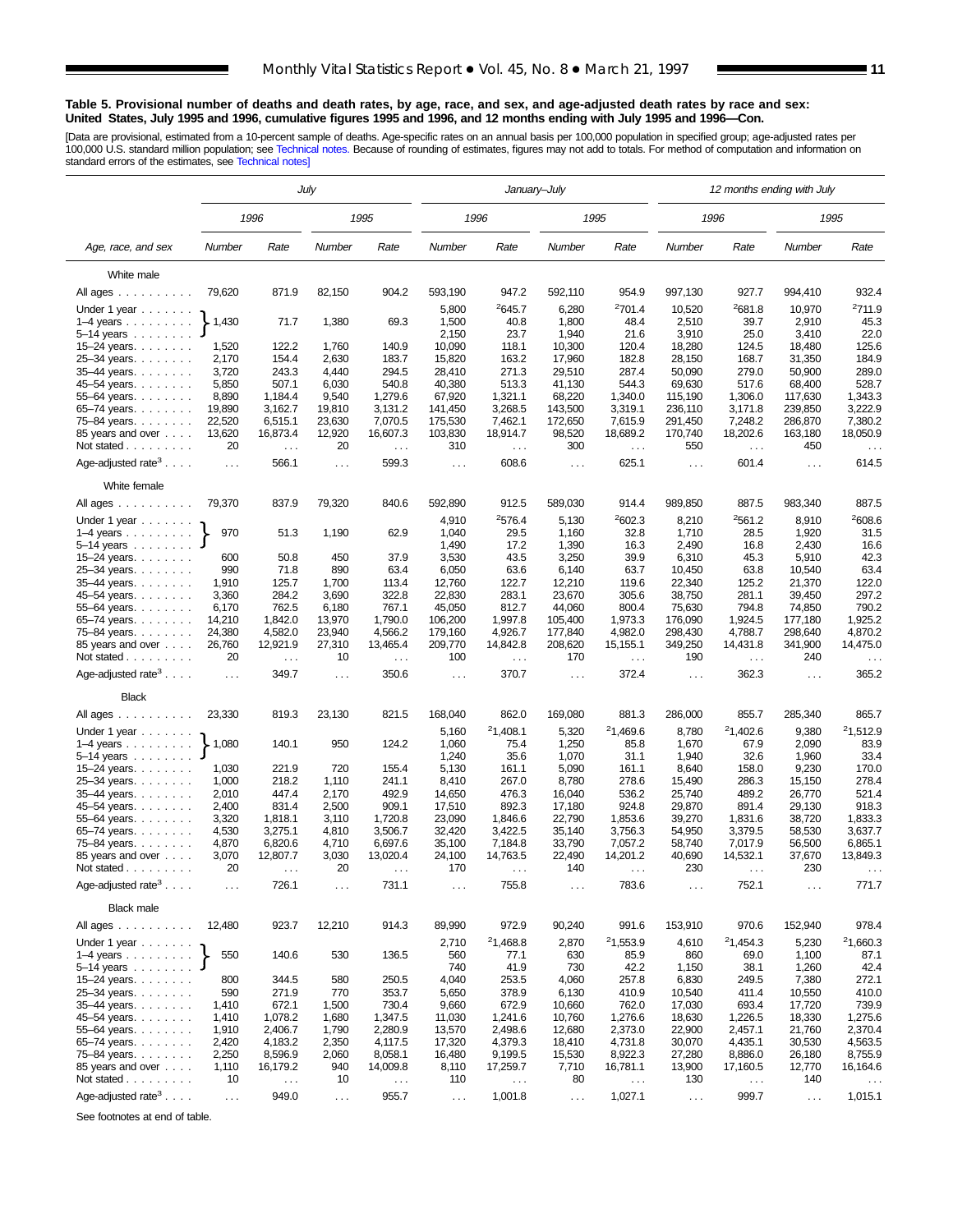#### **Table 5. Provisional number of deaths and death rates, by age, race, and sex, and age-adjusted death rates by race and sex: United States, July 1995 and 1996, cumulative figures 1995 and 1996, and 12 months ending with July 1995 and 1996—Con.**

[Data are provisional, estimated from a 10-percent sample of deaths. Age-specific rates on an annual basis per 100,000 population in specified group; age-adjusted rates per<br>100,000 U.S. standard million population; see Tec standard errors of the estimates, see [Technical notes\]](#page-16-0)

|                                           |        |                      | July          |            |                | January-July         |                            |          | 12 months ending with July |          |               |          |  |  |
|-------------------------------------------|--------|----------------------|---------------|------------|----------------|----------------------|----------------------------|----------|----------------------------|----------|---------------|----------|--|--|
|                                           |        | 1996                 |               | 1995       |                | 1996                 |                            | 1995     |                            | 1996     |               | 1995     |  |  |
| Age, race, and sex                        | Number | Rate                 | <b>Number</b> | Rate       | Number         | Rate                 | <b>Number</b>              | Rate     | Number                     | Rate     | <b>Number</b> | Rate     |  |  |
| <b>Black female</b>                       |        |                      |               |            |                |                      |                            |          |                            |          |               |          |  |  |
| All ages                                  | 10,860 | 725.8                | 10,920        | 737.7      | 78,050         | 762.1                | 78,850                     | 781.7    | 132,090                    | 752.0    | 132,410       | 764.1    |  |  |
| Under 1 year $\ldots \ldots$              |        |                      |               |            | 2,440          | <sup>2</sup> 1,356.8 | 2,450                      | 21.377.2 | 4,170                      | 21,349.5 | 4,150         | 21,360.7 |  |  |
| 1–4 years $\}$                            | 520    | 136.9                | 410           | 108.8      | 500<br>70.8    |                      | 620                        | 87.0     | 810                        | 66.7     | 990           | 80.7     |  |  |
| $5-14$ years                              |        |                      |               |            | 510            | 29.8                 | 350                        | 20.8     | 790                        | 26.9     | 700           | 24.2     |  |  |
| 15-24 years.                              | 230    | 99.2                 | 140           | 60.4       | 1,090          | 69.1                 | 1,030                      | 65.8     | 1,810                      | 66.2     | 1,860         | 68.5     |  |  |
| 25-34 years.                              | 400    | 165.8                | 340           | 140.1      | 2,760          | 166.4                | 2,650                      | 159.9    | 4,950                      | 173.7    | 4,590         | 160.0    |  |  |
| 35-44 years.                              | 600    | 250.6                | 670           | 285.2      | 4,990          | 304.8                | 5,390                      | 337.6    | 8,710                      | 310.4    | 9,050         | 330.4    |  |  |
| 45-54 years.                              | 990    | 627.1                | 820           | 545.5      | 6,480          | 602.8                | 6,420                      | 631.2    | 11,240                     | 613.5    | 10,800        | 622.5    |  |  |
| 55-64 years.                              | 1,410  | 1,365.6              | 1,320         | 1,290.9    | 9,520          | 1,345.3              | 10,110                     | 1,453.3  | 16,370                     | 1,350.7  | 16,960        | 1,420.4  |  |  |
| 65-74 years.                              | 2,110  | 2,622.3              | 2,470         | 3,084.0    | 15,100         | 2,735.4              | 16,730                     | 3,061.6  | 24,890                     | 2,625.5  | 28,000        | 2,978.7  |  |  |
| 75-84 years.                              | 2,620  | 5,792.7              | 2,650         | 5,920.6    | 18.620         | 6.016.2              | 18,260                     | 5,983.7  | 31,450                     | 5.934.0  | 30,310        | 5,784.4  |  |  |
| 85 years and over                         | 1,960  | 11,455.8             | 2,080         | 12,559.1   | 15,990         | 13,754.7             | 14,790                     | 13,147.7 | 26,790                     | 13,462.3 | 24,900        | 12,901.6 |  |  |
| Not stated                                | 10     | $\sim$ $\sim$ $\sim$ | 10            | $\sim 100$ | 60<br>$\cdots$ |                      | 60<br>$\sim$ $\sim$ $\sim$ |          | 100                        | $\cdots$ | 90            | $\cdots$ |  |  |
| Age-adjusted rate <sup>3</sup> $\ldots$ . | .      | 553.4                | $\cdots$      | 552.5      | $\cdots$       | 566.1                | $\sim$ $\sim$ $\sim$       | 594.4    | $\cdots$                   | 560.9    | $\cdots$      | 582.1    |  |  |

... Category not applicable.

<sup>1</sup>Includes races other than white and black.

<sup>2</sup>Death rates for "Under 1 year" (based on population estimates) differ from infant mortality rates (based on live births); see table 9 for infant mortality rates.

<sup>3</sup>For method of computation, see [Technical notes.](#page-16-0)

NOTES: Figures include all revisions received from the States. Cumulative and 12-month figures for the current year reflect revisions received for previous months, and figures for earlier years may differ from those previously published.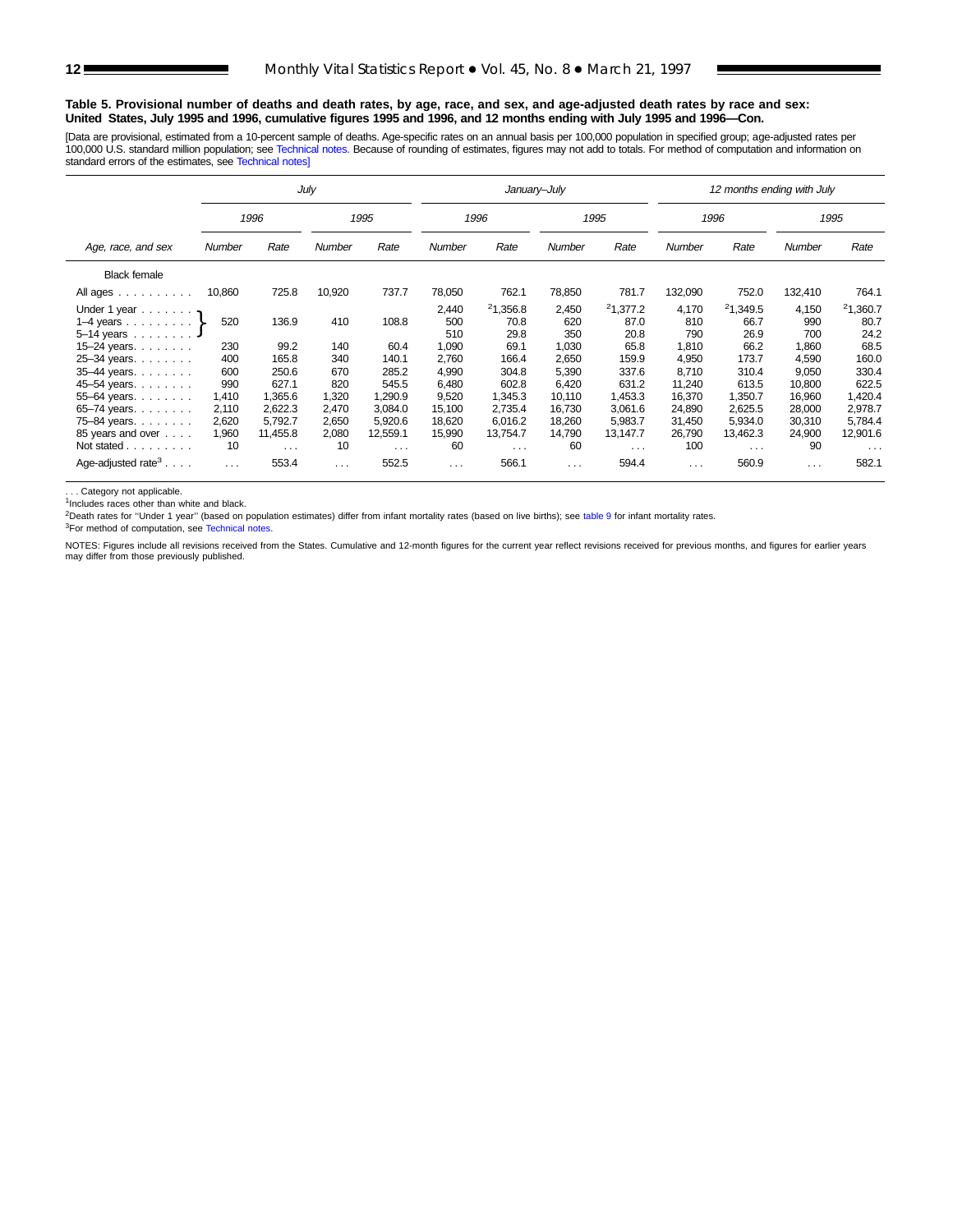#### <span id="page-12-0"></span>Table 6. Provisional number of deaths and death rates for 72 selected causes, Human immunodeficiency virus infection, and Alzheimer's disease: United States, July 1995 and 1996, cumulative figures 1995 and 1996, and 12 months ending with July 1995 and 1996

[Data are provisional, estimated from <sup>a</sup> 10-percent sample of deaths. Rates on an annual basis per 100,000 estimated population. Because of rounding of estimates, figures may not add to totals. For method of computation and information on standard errors of the estimates, see [Technical](#page-16-0) notes. For explanation of asterisks preceding cause-of-death categories, see [Technical](#page-16-0) notes]

|                                                                                                                                                                                                                                                             |                                                                                                        |                                                                                           | Julv                                                                                                         |                                                                                           |                                                                                                                                  |                                                                                                         | January-July                                                                                                                     |                                                                                                        |                                                                                                                                  |                                                                                                        | 12 months ending with July                                                                                                       |                                                                                                        |
|-------------------------------------------------------------------------------------------------------------------------------------------------------------------------------------------------------------------------------------------------------------|--------------------------------------------------------------------------------------------------------|-------------------------------------------------------------------------------------------|--------------------------------------------------------------------------------------------------------------|-------------------------------------------------------------------------------------------|----------------------------------------------------------------------------------------------------------------------------------|---------------------------------------------------------------------------------------------------------|----------------------------------------------------------------------------------------------------------------------------------|--------------------------------------------------------------------------------------------------------|----------------------------------------------------------------------------------------------------------------------------------|--------------------------------------------------------------------------------------------------------|----------------------------------------------------------------------------------------------------------------------------------|--------------------------------------------------------------------------------------------------------|
|                                                                                                                                                                                                                                                             | 1996                                                                                                   |                                                                                           | 1995                                                                                                         |                                                                                           | 1996                                                                                                                             |                                                                                                         | 1995                                                                                                                             |                                                                                                        | 1996                                                                                                                             |                                                                                                        | 1995                                                                                                                             |                                                                                                        |
| Cause of death (Based on the Ninth Revision, International Classification of Diseases, 1975)                                                                                                                                                                | Number                                                                                                 | Rate                                                                                      | Number                                                                                                       | Rate                                                                                      | Number                                                                                                                           | Rate                                                                                                    | Number                                                                                                                           | Rate                                                                                                   | Number                                                                                                                           | Rate                                                                                                   | Number                                                                                                                           | Rate                                                                                                   |
|                                                                                                                                                                                                                                                             | 186,000                                                                                                | 827.1                                                                                     | 188,000                                                                                                      | 841.9                                                                                     | 1,377,000                                                                                                                        | 894.3                                                                                                   | 1,373,000                                                                                                                        | 901.8                                                                                                  | 2,313,000                                                                                                                        | 875.4                                                                                                  | 2,302,000                                                                                                                        | 879.4                                                                                                  |
|                                                                                                                                                                                                                                                             | 90<br>50<br>30<br>20                                                                                   |                                                                                           | 70<br>70<br>60<br>10                                                                                         |                                                                                           | 500<br>550<br>440<br>110                                                                                                         | 0.3<br>0.3<br>0.3<br>0.1                                                                                | 400<br>790<br>590<br>200                                                                                                         | 0.3<br>0.5<br>0.4<br>0.1                                                                               | 740<br>1,130<br>920<br>210                                                                                                       | 0.3<br>0.4<br>0.3<br>0.1                                                                               | 670<br>1,360<br>990<br>370                                                                                                       | 0.3<br>0.5<br>0.4<br>0.1                                                                               |
|                                                                                                                                                                                                                                                             | $\overline{\phantom{0}}$<br>20<br>1,700                                                                | 7.6                                                                                       | 10<br>1,740                                                                                                  | 7.8                                                                                       | 10<br>190<br>13,010                                                                                                              | $\star$<br>0.1<br>8.4                                                                                   | 10<br>240<br>12,940                                                                                                              | 0.2<br>8.5                                                                                             | 20<br>250<br>21,270                                                                                                              | 0.1<br>8.1                                                                                             | 10<br>350<br>20,730                                                                                                              | 0.1<br>7.9                                                                                             |
|                                                                                                                                                                                                                                                             | $\equiv$<br>250                                                                                        | 1.1                                                                                       | 330                                                                                                          | 1.5                                                                                       | 2,130                                                                                                                            | 1.4                                                                                                     | 2,050                                                                                                                            | $\bullet$<br>1.3                                                                                       | 3,600                                                                                                                            | 1.4                                                                                                    | 3,350                                                                                                                            | $\star$<br>1.3                                                                                         |
| Syphilis<br>All other infectious and parasitic<br>diseases <sup>1</sup> .001-003,005,020-032,037,039-041,*042-*044,046-054,056-066,071-088,098-139                                                                                                          | 2.860                                                                                                  | 12.7                                                                                      | 3.730                                                                                                        | 16.7                                                                                      | 24.150                                                                                                                           | 15.7                                                                                                    | 100<br>28.750                                                                                                                    | 18.9                                                                                                   | 30<br>44.410                                                                                                                     | 16.8                                                                                                   | 130<br>49,190                                                                                                                    | 0.0<br>18.8<br>ਨ                                                                                       |
| Malignant neoplasms, including neoplasms of lymphatic and hematopoietic tissues 140–208<br>Malignant neoplasms of digestive organs and peritoneum150–159                                                                                                    | 45,130<br>720<br>10,270<br>12,610<br>3.760<br>5,090<br>1,920<br>5.660<br>1,770<br>3,340                | 200.9<br>3.2<br>45.7<br>56.1<br>16.7<br>22.7<br>8.5<br>25.2<br>7.9<br>14.9                | 45,390<br>510<br>10,430<br>13,260<br>3.870<br>5,160<br>1,990<br>5.710<br>1,760<br>2,710                      | 203.4<br>2.3<br>46.7<br>59.4<br>17.3<br>23.1<br>8.9<br>25.6<br>7.9<br>12.1                | 315,860<br>4.590<br>73,500<br>92,350<br>25.740<br>35,070<br>13,270<br>38,510<br>12,310<br>20,520                                 | 205.1<br>3.0<br>47.7<br>60.0<br>16.7<br>22.8<br>8.6<br>25.0<br>8.0<br>13.3                              | 313,000<br>4.670<br>72,610<br>90,300<br>25.830<br>35,530<br>13,860<br>38,200<br>11,590<br>20,410                                 | 205.5<br>3.1<br>47.7<br>59.3<br>17.0<br>23.3<br>9.1<br>25.1<br>7.6<br>13.4                             | 539,300<br>7.890<br>126,150<br>156,990<br>43.920<br>60,340<br>22,500<br>65,900<br>20,350<br>35,260                               | 204.1<br>3.0<br>47.8<br>59.4<br>16.6<br>22.8<br>8.5<br>24.9<br>7.7<br>13.3                             | 540,210<br>7.880<br>126,610<br>154,990<br>44.410<br>61,890<br>22,830<br>66,490<br>20,060<br>35,040                               | 206.3<br>3.0<br>48.4<br>59.2<br>17.0<br>23.6<br>8.7<br>25.4<br>7.7<br>13.4                             |
| Benign neoplasms, carcinoma in situ, and neoplasms of uncertain behavior and<br>Rheumatic fever and rheumatic heart disease390–398<br>111. 411 Other acute and subacute forms of ischemic heart disease 411<br>Old myocardial infarction and other forms of | 630<br>5.230<br>380<br>330<br>74.200<br>57,920<br>430<br>2.280<br>210<br>37,520<br>16.980<br>280<br>60 | 2.8<br>23.3<br>1.7<br>1.5<br>330.3<br>257.9<br>1.9<br>10.1<br>0.9<br>167.0<br>75.6<br>1.2 | 630<br>4.910<br>300<br>330<br>80<br>76.240<br>59,070<br>460<br>2.290<br>140<br>38.090<br>17.250<br>230<br>60 | 2.8<br>22.0<br>1.3<br>1.5<br>341.6<br>264.7<br>2.1<br>10.3<br>0.6<br>170.7<br>77.3<br>1.0 | 4.770<br>36.580<br>2.390<br>2,270<br>350<br>564.890<br>439,410<br>3.020<br>15.840<br>1.320<br>284.000<br>128.850<br>1,580<br>480 | 3.1<br>23.7<br>1.5<br>1.5<br>0.2<br>366.9<br>285.4<br>2.0<br>10.3<br>0.9<br>184.5<br>83.7<br>1.0<br>0.3 | 5,320<br>35,360<br>2,150<br>2,580<br>550<br>565.340<br>438,540<br>3,150<br>14,710<br>1.430<br>287,020<br>130.720<br>1,560<br>420 | 3.5<br>23.2<br>1.4<br>1.7<br>0.4<br>371.3<br>288.0<br>2.1<br>9.7<br>0.9<br>188.5<br>85.8<br>1.0<br>0.3 | 7.840<br>59,550<br>4,070<br>3,970<br>590<br>942.060<br>731,740<br>4,910<br>25,620<br>2.230<br>474,380<br>215.330<br>2,620<br>790 | 3.0<br>22.5<br>1.5<br>1.5<br>0.2<br>356.6<br>277.0<br>1.9<br>9.7<br>0.8<br>179.6<br>81.5<br>1.0<br>0.3 | 8,320<br>58,130<br>3.460<br>4,380<br>920<br>940.320<br>729,800<br>5,240<br>24.280<br>2.440<br>478.470<br>219.870<br>2,690<br>800 | 3.2<br>22.2<br>1.3<br>1.7<br>0.4<br>359.2<br>278.8<br>2.0<br>9.3<br>0.9<br>182.8<br>84.0<br>1.0<br>0.3 |
| Cerebral thrombosis and unspecified occlusion of cerebral arteries434.0,434.9<br>All other and late effects of cerebrovascular diseases 430.433.435–438                                                                                                     | 20,200<br>1,360<br>16,130<br>770<br>12,230<br>1.750<br>920<br>60<br>9.490                              | 89.9<br>6.0<br>71.8<br>3.4<br>54.4<br>7.8<br>4.1<br>42.2                                  | 20,550<br>1.220<br>16,880<br>1,050<br>13,110<br>1.960<br>990<br>50<br>10.120                                 | 92.1<br>5.5<br>75.6<br>4.7<br>58.7<br>8.8<br>4.4<br>45.3                                  | 153,080<br>10,000<br>125,230<br>7,180<br>93,860<br>13.470<br>7,050<br>380<br>72.960                                              | 99.4<br>6.5<br>81.3<br>4.7<br>61.0<br>8.7<br>4.6<br>0.2<br>47.4                                         | 154,330<br>9,370<br>122,860<br>7,630<br>94,020<br>13.070<br>8,090<br>340<br>72,520                                               | 101.3<br>6.1<br>80.7<br>5.0<br>61.7<br>8.6<br>5.3<br>0.2<br>47.6                                       | 255,640<br>16,160<br>208,440<br>12,020<br>156,590<br>22.100<br>12,350<br>680<br>121,450                                          | 96.8<br>6.1<br>78.9<br>4.5<br>59.3<br>8.4<br>4.7<br>0.3<br>46.0                                        | 255,100<br>15,360<br>204,020<br>11,950<br>156,110<br>22.000<br>14,120<br>680<br>119,310                                          | 97.4<br>5.9<br>77.9<br>4.6<br>59.6<br>8.4<br>5.4<br>0.3<br>45.6                                        |

See footnotes at end of table.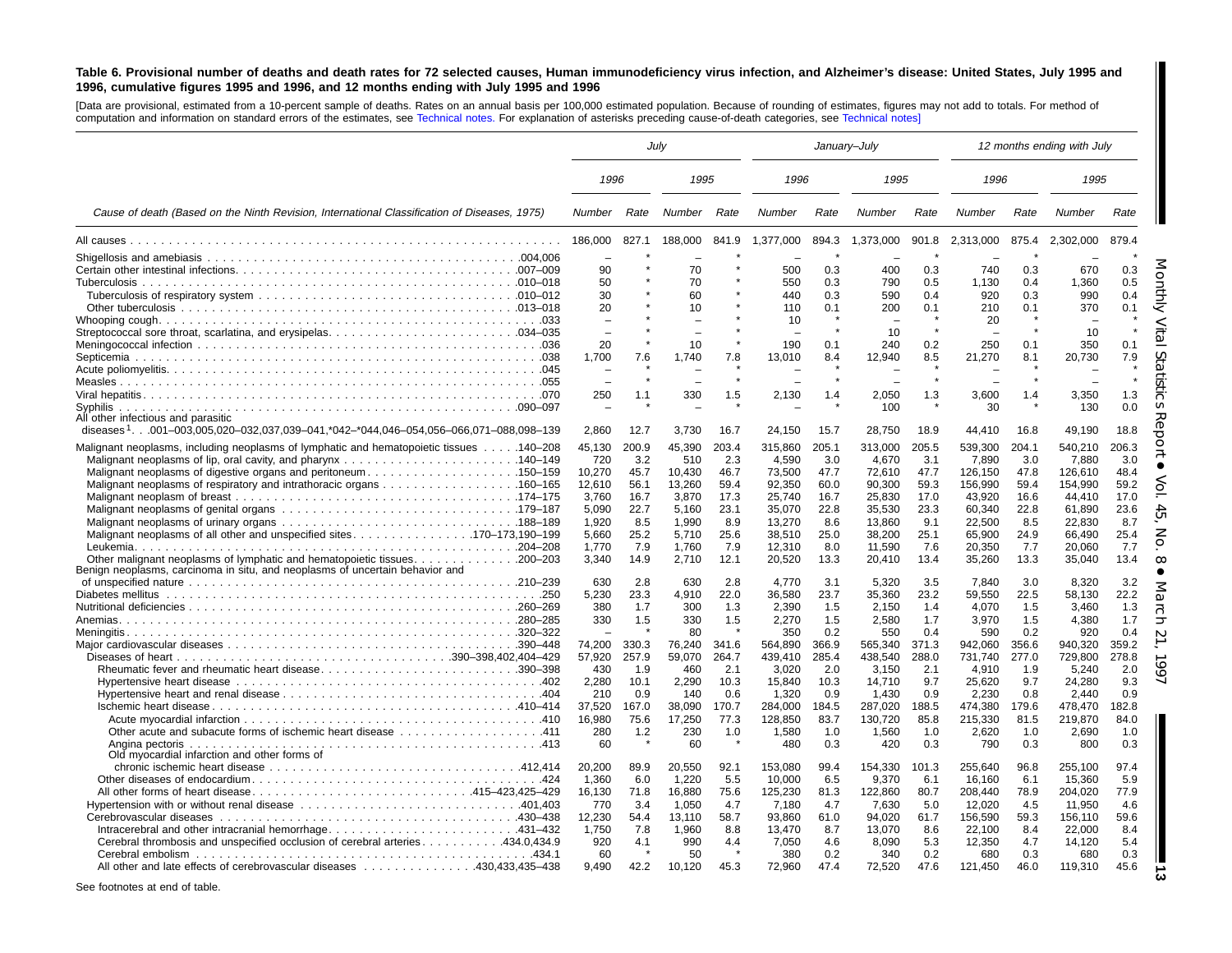#### Table 6. Provisional number of deaths and death rates for 72 selected causes, Human immunodeficiency virus infection, and Alzheimer's disease: United States, July 1995 and 1996, cumulative figures 1995 and 1996, and 12 months ending with July 1995 and 1996-Con.

[Data are provisional, estimated from <sup>a</sup> 10-percent sample of deaths. Rates on an annual basis per 100,000 estimated population. Because of rounding of estimates, figures may not add to totals. For method of computation and information on standard errors of the estimates, see [Technical](#page-16-0) notes. For explanation of asterisks preceding cause-of-death categories, see [Technical](#page-16-0) notes]

|                                                                                                                                                                                                                                |                                                     |                                            | July                                             |                                            |                                                         |                                            | January-July                                            |                                            |                                                         |                                            | 12 months ending with July                              |                                            |
|--------------------------------------------------------------------------------------------------------------------------------------------------------------------------------------------------------------------------------|-----------------------------------------------------|--------------------------------------------|--------------------------------------------------|--------------------------------------------|---------------------------------------------------------|--------------------------------------------|---------------------------------------------------------|--------------------------------------------|---------------------------------------------------------|--------------------------------------------|---------------------------------------------------------|--------------------------------------------|
|                                                                                                                                                                                                                                | 1996                                                |                                            | 1995                                             |                                            | 1996                                                    |                                            | 1995                                                    |                                            | 1996                                                    |                                            | 1995                                                    |                                            |
| Cause of death (Based on the Ninth Revision, International Classification of Diseases, 1975)                                                                                                                                   | Number                                              | Rate                                       | Number                                           | Rate                                       | Number                                                  | Rate                                       | Number                                                  | Rate                                       | Number                                                  | Rate                                       | Number                                                  | Rate                                       |
| Cerebrovascular diseases-Con.<br>Atherosclerosis                                                                                                                                                                               | 1.340<br>1,940                                      | 6.0<br>8.6                                 | 1.150<br>1,860                                   | 5.1<br>8.3                                 | 9.310<br>15,130                                         | 6.0<br>9.8                                 | 9.990<br>15,160                                         | 6.5<br>10.0                                | 15.720<br>25,990                                        | 6.0<br>9.8                                 | 16.970<br>25,490                                        | 6.5<br>9.7                                 |
| Chronic obstructive pulmonary diseases and allied conditions490-496                                                                                                                                                            | 5,260<br>5,260<br>$\overline{\phantom{m}}$<br>8.140 | 23.4<br>23.4<br>36.2                       | 40<br>5,190<br>5,190<br>7.930                    | $\star$<br>23.3<br>23.3<br>35.5            | 290<br>50,700<br>50,240<br>460<br>65.740                | 0.2<br>32.9<br>32.6<br>0.3<br>42.7         | 420<br>50,320<br>49,930<br>400<br>64,960                | 0.3<br>33.1<br>32.8<br>0.3<br>42.7         | 420<br>80,550<br>80,010<br>540<br>104,330               | 0.2<br>30.5<br>30.3<br>0.2<br>39.5         | 520<br>79,350<br>78.940<br>420<br>102,900               | 0.2<br>30.3<br>30.2<br>0.2<br>39.3         |
| 0ther chronic obstructive pulmonary diseases and allied conditions494–496                                                                                                                                                      | 210<br>1,210<br>390<br>6,320                        | 0.9<br>5.4<br>1.7<br>28.1                  | 280<br>1,370<br>430<br>5,850                     | 1.2<br>6.1<br>1.9<br>26.2                  | 2.080<br>10,600<br>2,900<br>50,160                      | 1.4<br>6.9<br>1.9<br>32.6                  | 2,000<br>11,320<br>3,440<br>48,210                      | 1.3<br>7.4<br>2.3<br>31.7                  | 3.060<br>16,700<br>4,980<br>79,590                      | 1.2<br>6.3<br>1.9<br>30.1                  | 3.400<br>18,080<br>5.430<br>75,990                      | 1.3<br>6.9<br>2.1<br>29.0                  |
| Hernia of abdominal cavity and intestinal obstruction without                                                                                                                                                                  | 280<br>30                                           | 1.2                                        | 530<br>30                                        | 2.4                                        | 2,960<br>280                                            | 1.9<br>0.2                                 | 3,580<br>260                                            | 2.3<br>0.2                                 | 5,260<br>420                                            | 2.0<br>0.2                                 | 5,730<br>400                                            | 2.2<br>0.2                                 |
| Chronic glomerulonephritis, nephritis and nephropathy, not specified as                                                                                                                                                        | 500<br>1,990<br>300<br>2,090<br>20<br>110           | 2.2<br>8.9<br>1.3<br>9.3<br>0.5            | 390<br>2,080<br>230<br>2,020<br>40<br>80         | 1.7<br>9.3<br>1.0<br>9.0<br>$\star$        | 3.790<br>14,340<br>1,580<br>16,010<br>120<br>1,010      | 2.5<br>9.3<br>1.0<br>10.4<br>0.1<br>0.7    | 3.700<br>15,050<br>1,600<br>15,400<br>170<br>690        | 2.4<br>9.9<br>1.0<br>10.1<br>0.1<br>0.4    | 6.050<br>24,380<br>2,670<br>26.240<br>230<br>1,650      | 2.3<br>9.2<br>1.0<br>9.9<br>0.1<br>0.6     | 6.110<br>25,850<br>2,630<br>25.690<br>240<br>1,400      | 2.3<br>9.9<br>1.0<br>9.8<br>0.1<br>0.5     |
| Renal failure, disorders resulting from impaired renal function, and                                                                                                                                                           | 1,950<br>90<br>20                                   | 8.7                                        | 1,900<br>90<br>60                                | 8.5                                        | 14,880<br>610<br>260                                    | 9.6<br>0.4<br>0.2                          | 14,530<br>490<br>260                                    | 9.6<br>0.3<br>0.2                          | 24,350<br>850<br>430                                    | 9.2<br>0.3<br>0.2                          | 24,060<br>890<br>460                                    | 9.2<br>0.3<br>0.2                          |
| Other complications of pregnancy, childbirth, and the puerperium 640–676<br>Birth trauma, intrauterine hypoxia, birth asphyxia, and                                                                                            | 20<br>10<br>10<br>800<br>1.160                      | 3.6<br>5.2                                 | 20<br>20<br>850<br>1,330                         | $\star$<br>3.8<br>6.0                      | 180<br>20<br>160<br>6,690<br>7,550                      | 0.1<br>0.1<br>4.3<br>4.9                   | 130<br>130<br>6.700<br>8,000                            | 0.1<br>0.1<br>4.4<br>5.2                   | 370<br>40<br>330<br>11.540<br>12,950                    | 0.1<br>0.1<br>4.4<br>4.9                   | 250<br>10<br>240<br>11.930<br>13,870                    | 0.1<br>0.1<br>4.6<br>5.3                   |
| respiratory distress syndrome contact and contact the contact of the contact of the contact of the contact of the contact of the contact of the contact of the contact of the contact of the contact of the contact of the con | 210<br>960<br>3,670<br>17,870                       | 0.9<br>4.3<br>16.3<br>79.6                 | 190<br>1.140<br>3.460<br>16,770                  | 0.8<br>5.1<br>15.5<br>75.1                 | 1,180<br>6,360<br>24,670<br>130,340                     | 0.8<br>4.1<br>16.0<br>84.7                 | 1.140<br>6,860<br>24,430<br>125,760                     | 0.7<br>4.5<br>16.0<br>82.6                 | 2,020<br>10,920<br>42.460<br>218,030                    | 0.8<br>4.1<br>16.1<br>82.5                 | 2.060<br>11,810<br>40.740<br>208,860                    | 0.8<br>4.5<br>15.6<br>79.8                 |
| All other accidents and adverse effectsE800–E807.E826–E949                                                                                                                                                                     | 8.180<br>3,650<br>4.530<br>2.590<br>1,720<br>170    | 36.4<br>16.2<br>20.2<br>11.5<br>7.7<br>0.8 | 8.390<br>4,050<br>4.340<br>2,550<br>1,780<br>260 | 37.6<br>18.1<br>19.4<br>11.4<br>8.0<br>1.2 | 52.410<br>24,700<br>27.710<br>17,410<br>12,070<br>1,360 | 34.0<br>16.0<br>18.0<br>11.3<br>7.8<br>0.9 | 50.340<br>23,720<br>26.620<br>17,850<br>12,850<br>1,340 | 33.1<br>15.6<br>17.5<br>11.7<br>8.4<br>0.9 | 91.860<br>44,760<br>47.100<br>29,400<br>21,600<br>2,290 | 34.8<br>16.9<br>17.8<br>11.1<br>8.2<br>0.9 | 88.460<br>42,810<br>45.650<br>30,630<br>22,820<br>2,490 | 33.8<br>16.4<br>17.4<br>11.7<br>8.7<br>1.0 |
|                                                                                                                                                                                                                                | 2.280<br>1,710                                      | 10.1<br>7.6                                | 3.230<br>1,530                                   | 14.5<br>6.9                                | 20.480<br>13,010                                        | 13.3<br>8.4                                | 24.780<br>11,890                                        | 16.3<br>7.8                                | 38.070<br>21,590                                        | 14.4<br>8.2                                | 42.640<br>19,740                                        | 16.3<br>7.5                                |

- Quantity zero. \* Figure does not meet standards of reliability or precision; see [Technical](#page-16-0) notes. 0.0 Quantity more than zero but less than 0.05.

1Includes data for deaths due to Human immunodeficiency virus infection (categories \*042–\*044) shown separately below; see [Technical](#page-16-0) notes.

<sup>2</sup>Included in All other infectious and parasitic diseases shown above.

NOTES: Figures include all revisions received from the States. Cumulative and 12-month figures for the current year reflect revisions received for previous months, and figures for earlier years may differ from those previo

**14** I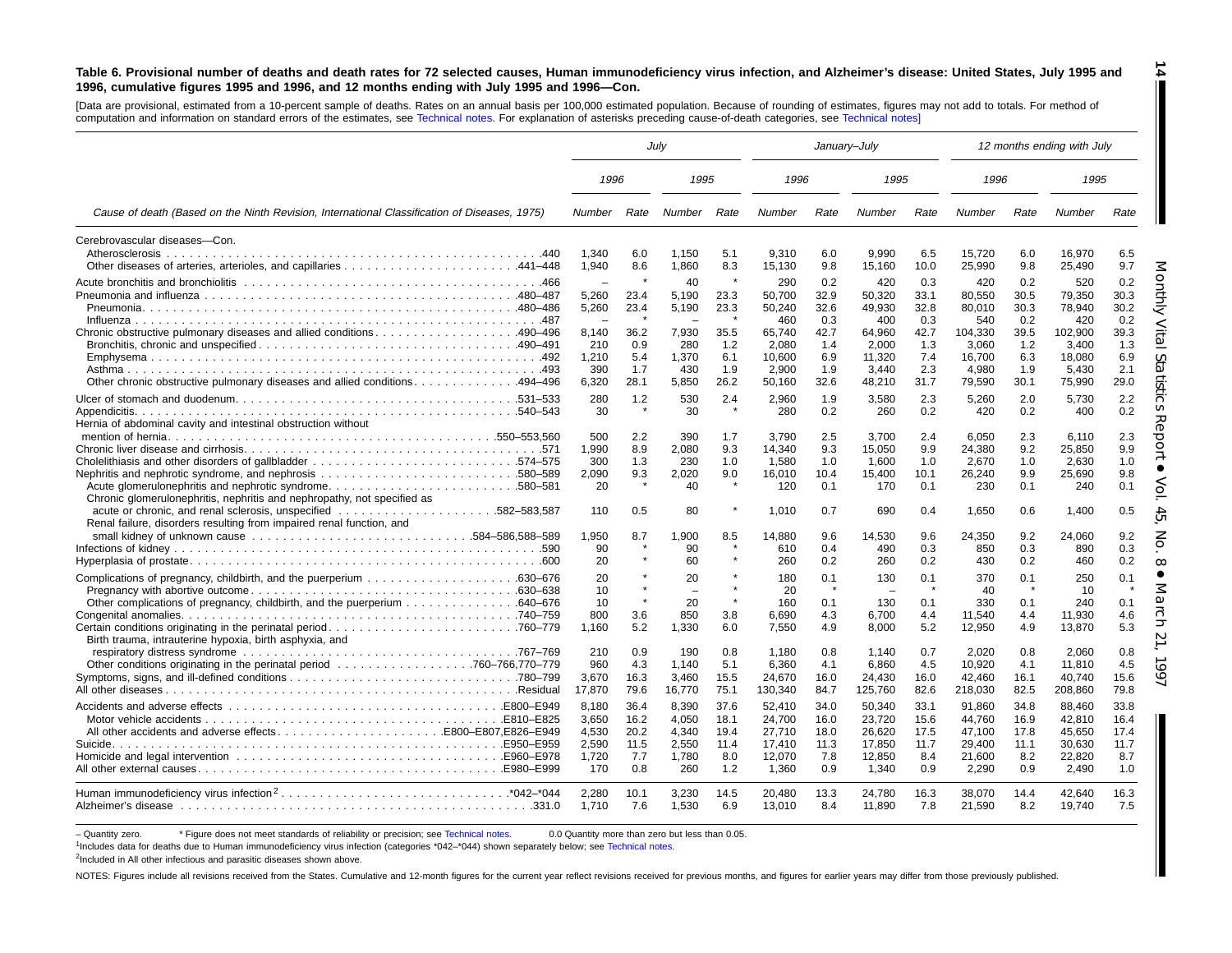#### Table 7. Provisional number of deaths and death rates for 16 selected subcategories of Malignant neoplasms, including neoplasms of lymphatic and hematopoietic tissues: United States, July 1995 and 1996, cumulative figures 1995 and 1996, and 12 months ending with July 1995 and 1996

[Data are provisional, estimated from a 10-percent sample of deaths. Rates on an annual basis per 100,000 estimated population. Because of rounding of estimates, figures may not add to totals. For method of computation and information on standard errors of the estimates, see [Technical](#page-16-0) notes]

|                                                                                                                                                                                                                                                                                                                                        |                                                                                                        |                                                                                            | July                                                                                                   |                                                                                            |                                                                                                                       |                                                                                             | January-July                                                                                                          |                                                                                             |                                                                                                                              |                                                                                             | 12 months ending with July                                                                                                   |                                                                                             |
|----------------------------------------------------------------------------------------------------------------------------------------------------------------------------------------------------------------------------------------------------------------------------------------------------------------------------------------|--------------------------------------------------------------------------------------------------------|--------------------------------------------------------------------------------------------|--------------------------------------------------------------------------------------------------------|--------------------------------------------------------------------------------------------|-----------------------------------------------------------------------------------------------------------------------|---------------------------------------------------------------------------------------------|-----------------------------------------------------------------------------------------------------------------------|---------------------------------------------------------------------------------------------|------------------------------------------------------------------------------------------------------------------------------|---------------------------------------------------------------------------------------------|------------------------------------------------------------------------------------------------------------------------------|---------------------------------------------------------------------------------------------|
|                                                                                                                                                                                                                                                                                                                                        | 1996                                                                                                   |                                                                                            | 1995                                                                                                   |                                                                                            | 1996                                                                                                                  |                                                                                             | 1995                                                                                                                  |                                                                                             | 1996                                                                                                                         |                                                                                             | 1995                                                                                                                         |                                                                                             |
| Cause of death (Based on the Ninth Revision, International Classification of Diseases, 1975)                                                                                                                                                                                                                                           | Number                                                                                                 | Rate                                                                                       | Number                                                                                                 | Rate                                                                                       | Number                                                                                                                | Rate                                                                                        | Number                                                                                                                | Rate                                                                                        | Number                                                                                                                       | Rate                                                                                        | Number                                                                                                                       | Rate                                                                                        |
| Malignant neoplasms, including neoplasms of lymphatic and hematopoietic tissues 1. 140–208                                                                                                                                                                                                                                             | 45,130                                                                                                 | 200.9                                                                                      | 45,390                                                                                                 | 203.4                                                                                      | 315,860                                                                                                               | 205.1                                                                                       | 313,000                                                                                                               | 205.5                                                                                       | 539,300                                                                                                                      | 204.1                                                                                       | 540,210                                                                                                                      | 206.3                                                                                       |
| Malignant neoplasms of colon, rectum, rectosigmoid junction, and anus 153,154<br>Malignant neoplasms of body of uterus and of uterus, part unspecified 179,182<br>Malignant neoplasms of kidney and other and unspecified urinary organs 189<br>Malignant neoplasms of brain and other and unspecified parts of nervous system 191,192 | 740<br>1,230<br>4,810<br>2,130<br>12,110<br>710<br>400<br>470<br>1,170<br>2,910<br>880<br>1,040<br>980 | 3.3<br>5.5<br>21.4<br>9.5<br>53.9<br>3.2<br>1.8<br>2.1<br>5.2<br>13.0<br>3.9<br>4.6<br>4.4 | 910<br>1,140<br>4,610<br>2,150<br>12,840<br>620<br>390<br>560<br>1,090<br>3,000<br>870<br>1,120<br>960 | 4.1<br>5.1<br>20.7<br>9.6<br>57.5<br>2.8<br>1.7<br>2.5<br>4.9<br>13.4<br>3.9<br>5.0<br>4.3 | 6,420<br>7,740<br>33,160<br>16,060<br>89,230<br>4,110<br>2,500<br>3,360<br>7,930<br>20,190<br>6,540<br>6,720<br>6,770 | 4.2<br>5.0<br>21.5<br>10.4<br>57.9<br>2.7<br>1.6<br>2.2<br>5.1<br>13.1<br>4.2<br>4.4<br>4.4 | 6,180<br>8,000<br>32,680<br>15,810<br>87,240<br>4,330<br>2,530<br>3.440<br>7,960<br>20,560<br>6,950<br>6,900<br>6,430 | 4.1<br>5.3<br>21.5<br>10.4<br>57.3<br>2.8<br>1.7<br>2.3<br>5.2<br>13.5<br>4.6<br>4.5<br>4.2 | 10,600<br>13,550<br>56,310<br>27,630<br>151,640<br>6,800<br>4,740<br>6,030<br>13,550<br>34,180<br>11.130<br>11,370<br>11,880 | 4.0<br>5.1<br>21.3<br>10.5<br>57.4<br>2.6<br>1.8<br>2.3<br>5.1<br>12.9<br>4.2<br>4.3<br>4.5 | 10,490<br>13,950<br>57,710<br>27,260<br>149,630<br>7,190<br>4,450<br>5,810<br>14,030<br>35,740<br>11,210<br>11,620<br>11,820 | 4.0<br>5.3<br>22.0<br>10.4<br>57.2<br>2.7<br>1.7<br>2.2<br>5.4<br>13.7<br>4.3<br>4.4<br>4.5 |
|                                                                                                                                                                                                                                                                                                                                        | 130<br>2,280<br>920                                                                                    | 0.6<br>10.1<br>4.1                                                                         | 150<br>1,780<br>780                                                                                    | 0.7<br>8.0<br>3.5                                                                          | 930<br>13,330<br>6,260                                                                                                | 0.6<br>8.6<br>4.1                                                                           | 910<br>13,350<br>6,150                                                                                                | 0.6<br>8.8<br>4.0                                                                           | 1,550<br>23,240<br>10,470                                                                                                    | 0.6<br>8.8<br>4.0                                                                           | 1,540<br>22,810<br>10,700                                                                                                    | 0.6<br>8.7<br>4.1                                                                           |

<sup>1</sup>Includes figures for subcategories not shown below.

NOTES: Figures include all revisions received from the States. Cumulative and 12-month figures for the current year reflect revisions received for previous months, and figures for earlier years may differ from those previo

#### Table 8. Provisional number of deaths and death rates for firearm mortality: United States, July 1995 and 1996, cumulative figures 1995 and 1996, and 12 months ending **with July 1995 and 1996**

[Data are provisional, estimated from a 10-percent sample of deaths. Rates on an annual basis per 100,000 estimated population. Because of rounding of estimates, figures may not add to totals. For method of computation and information on standard errors of the estimates, see [Technical](#page-16-0) notes]

|                                                                                                                                                                  | July         |      |             | January–July |               |            |               | 12 months ending with July |                 |            |                 |            |
|------------------------------------------------------------------------------------------------------------------------------------------------------------------|--------------|------|-------------|--------------|---------------|------------|---------------|----------------------------|-----------------|------------|-----------------|------------|
|                                                                                                                                                                  | 1996         |      | 1995        |              | 1996          |            | 1995          |                            | 1996            |            | 1995            |            |
| Cause of death (Based on the Ninth Revision, International Classification of Diseases, 1975)                                                                     | Number       | Rate | Number      | Rate         | Number        | Rate       | Number        | Rate                       | Number          | Rate       | Number          | Rate       |
|                                                                                                                                                                  | 2.750        | 12.2 | 2.760       | 12.4         | 20.050        | 13.0       | 20.510        | 13.5                       | 35.090          | 13.3       | 36,770          | 14.0       |
|                                                                                                                                                                  | 100<br>1.480 | 6.6  | 70<br>1.480 | 6.6          | 700<br>10.750 | 0.4<br>7.0 | 680<br>10.630 | 0.4<br>7.0                 | 1.390<br>18.100 | 0.5<br>6.9 | 1.400<br>18.630 | 0.5<br>7.1 |
| Homicide and legal intervention by firearmsE965.0–E965.4, E970<br>Injury by firearms, undetermined whether accidentally or purposely inflicted.<br>E985.0-E985.4 | 1.160<br>-   | 5.2  | 1,210<br>-  | 5.4          | 8,460<br>130  | 5.5<br>0.1 | 9,060<br>140  | 5.9<br>0.1                 | 15,360<br>240   | 5.8<br>0.1 | 16.420<br>320   | 6.3<br>0.1 |

– Quantity zero.

\* Figure does not meet standards of reliability or precision; see [Technical](#page-16-0) notes.

NOTES: Figures include all revisions received from the States. Cumulative and 12-month figures for the current year reflect revisions received for previous months, and figures for earlier years may differ from those previo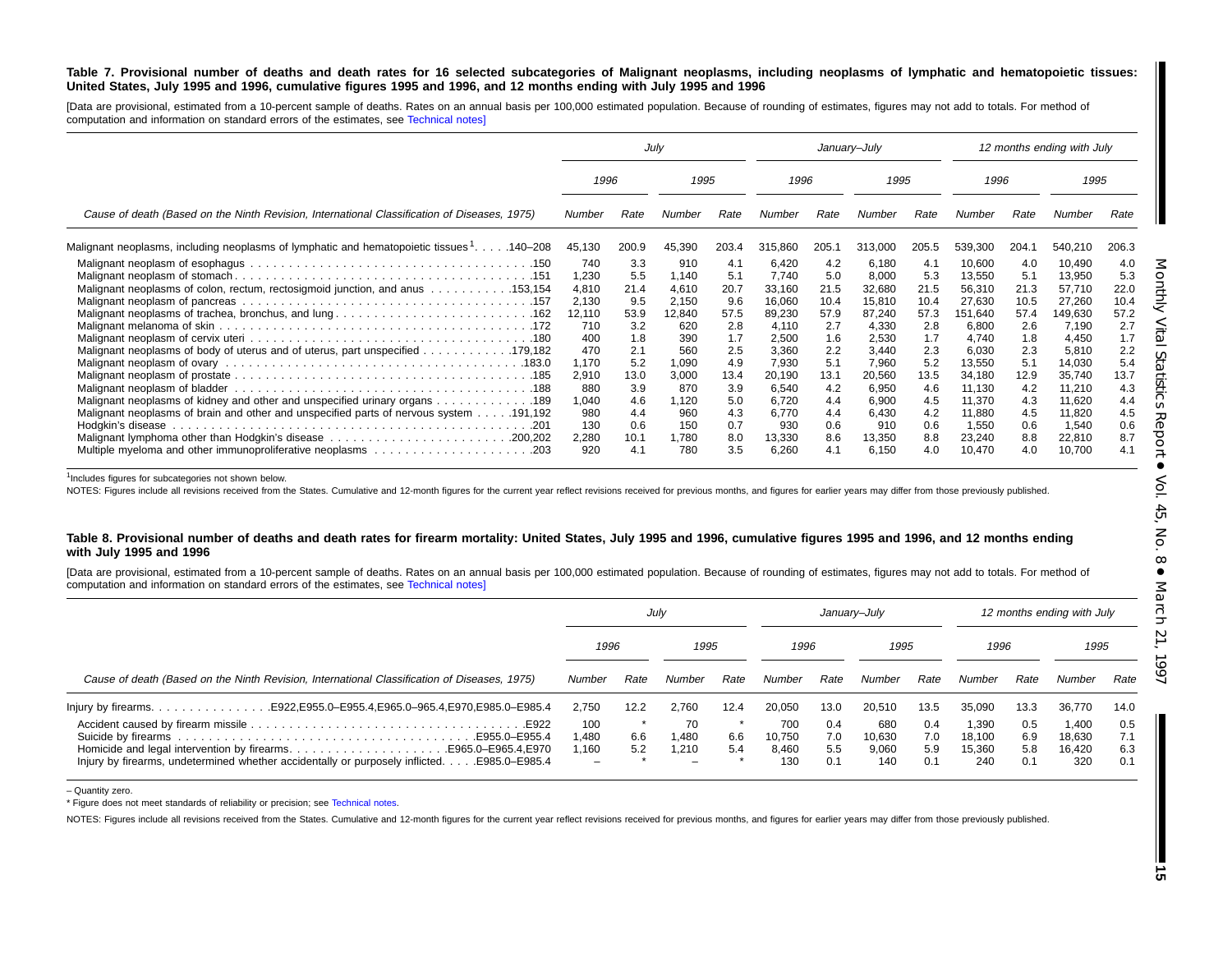#### Table 9. Provisional number of deaths under 1 year and infant mortality rates, by age and for 10 selected causes: United States, July 1995 and 1996, cumulative figures **1995 and 1996, and 12 months ending with July 1995 and 1996**

[Data are provisional, estimated from <sup>a</sup> 10-percent sample of deaths. Rates on an annual basis per 100,000 live births. Because of rounding of estimates, figures may not add to totals. For method of computation and information on standard errors of the estimates, see [Technical](#page-16-0) notes]

|                                                                                                      | Julv                                                           |                                         |                                                          | January-July                                     |                                                                              |                                                                              |                                                                             | 12 months ending with July                                            |                                                                                |                                                                              |                                                                                |                                                                              |
|------------------------------------------------------------------------------------------------------|----------------------------------------------------------------|-----------------------------------------|----------------------------------------------------------|--------------------------------------------------|------------------------------------------------------------------------------|------------------------------------------------------------------------------|-----------------------------------------------------------------------------|-----------------------------------------------------------------------|--------------------------------------------------------------------------------|------------------------------------------------------------------------------|--------------------------------------------------------------------------------|------------------------------------------------------------------------------|
|                                                                                                      | 1996                                                           |                                         | 1995                                                     |                                                  | 1996                                                                         |                                                                              | 1995                                                                        |                                                                       | 1996                                                                           |                                                                              | 1995                                                                           |                                                                              |
| Age and cause of death (Based on the Ninth Revision, International Classification of Diseases, 1975) | Number                                                         | Rate                                    | Number                                                   | Rate                                             | Number                                                                       | Rate                                                                         | Number                                                                      | Rate                                                                  | Number                                                                         | Rate                                                                         |                                                                                | Rate                                                                         |
|                                                                                                      | 2,300                                                          | 679.9                                   | 2,400                                                    | 714.7                                            | 16,400                                                                       | 731.7                                                                        | 17.400                                                                      | 764.3                                                                 | 28.400                                                                         | 733.6                                                                        | 30,300                                                                         | 770.0                                                                        |
|                                                                                                      | 1,650<br>640                                                   | 490.5<br>190.3                          | 1,540<br>840                                             | 459.7<br>250.8                                   | 10,780<br>5,660                                                              | 479.6<br>251.8                                                               | 10,900<br>6,420                                                             | 479.8<br>282.6                                                        | 18,560<br>9,830                                                                | 479.6<br>254.0                                                               | 19,340<br>10,920                                                               | 491.3<br>277.4                                                               |
| .480–487<br>Birth trauma.<br>All other causes<br>.Residual                                           | 40<br>20<br>450<br>290<br>20<br>80<br>100<br>660<br>120<br>520 | 133.8<br>86.2<br>196.2<br>35.7<br>154.6 | 10<br>420<br>390<br>10<br>40<br>150<br>740<br>140<br>490 | 125.4<br>116.4<br>44.8<br>220.9<br>41.8<br>146.3 | 140<br>210<br>3.670<br>2,270<br>130<br>360<br>660<br>4,050<br>1,630<br>3,330 | 6.2<br>9.3<br>163.3<br>101.0<br>5.8<br>16.0<br>29.4<br>180.2<br>72.5<br>48.2 | 120<br>220<br>3.620<br>2,260<br>70<br>290<br>740<br>4,500<br>1,820<br>3,670 | 5.3<br>9.7<br>159.4<br>99.5<br>12.8<br>32.6<br>198.1<br>80.7<br>161.6 | 210<br>350<br>6.220<br>3,560<br>250<br>540<br>1,150<br>7,300<br>2.720<br>6.100 | 5.4<br>9.0<br>160.7<br>92.0<br>6.5<br>14.0<br>29.7<br>188.7<br>70.3<br>157.6 | 230<br>340<br>6,680<br>3,810<br>150<br>540<br>1,310<br>7,850<br>3,310<br>6,050 | 5.8<br>8.6<br>169.7<br>96.8<br>3.8<br>13.7<br>33.3<br>199.4<br>84.7<br>153.7 |

– Quantity zero.

\* Figure does not meet standards of reliability or precision; see [Technical](#page-16-0) notes.

NOTES: Figures include all revisions received from the States. Cumulative and 12-month figures for the current year reflect revisions received for previous months, and figures for earlier years may differ from those previo

**16**

 $\blacksquare$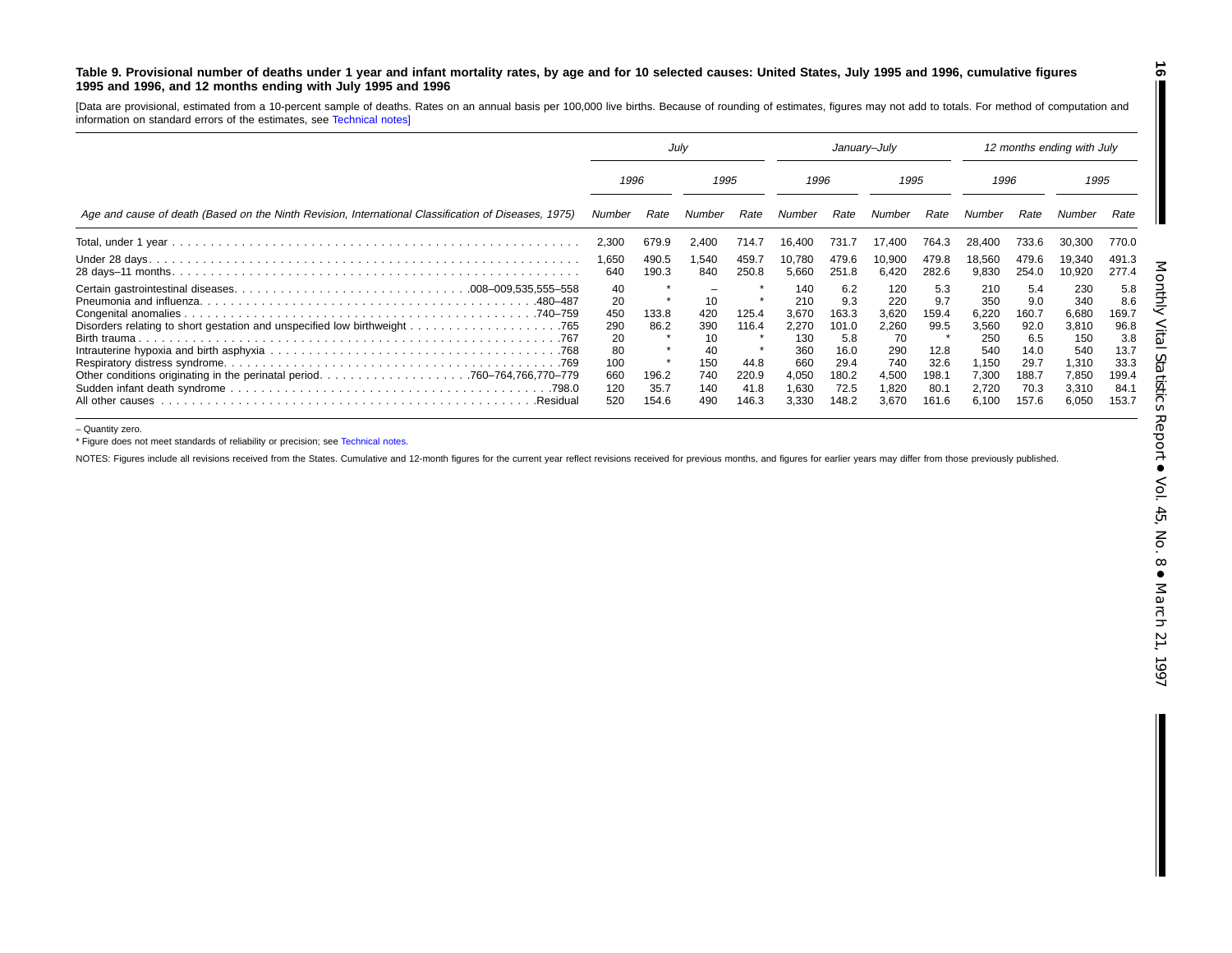## <span id="page-16-0"></span>**Technical notes**

## **Nature and sources of data**

Data in this report are provisional unless otherwise specified and include only events occurring within the United States (50 States and the District of Columbia). Mortality data exclude fetal deaths. Data for the Commonwealth of Puerto Rico are not included in the U.S. totals.

Birth, death, and infant death figures in [tables 2](#page-6-0) and [4](#page-8-0) for each State are estimates by State of residence. These estimates are derived by applying adjustment ratios to the actual counts of certificates for all events occurring in the State and received in registration offices during a 1-month period regardless of date of the event. The adjustment ratios for each data year represent the observed relationship between final State occurrence and residence figures for the three most recent years for which final data were available and are expressed as a single ratio for each State. As in previous years, monthly State marriage and divorce figures represent the actual count of all events occurring in the State (State of occurrence) that were received in the registration offices during the 1-month period. Delay in the receipt of certificates in a registration office may result in a low State figure for a given month followed by a high figure for the month(s) in which the delayed records are received. Data for previous months and cumulative data include revised figures received from the States.

Figures for births, deaths, and infant deaths for California in [tables 2](#page-6-0) and [4](#page-8-0) contain adjustments for varying lengths of State reporting periods. Figures for Texas for all events shown in [tables 2–4](#page-6-0) also are adjusted for varying lengths of State reporting periods. The figures for both States are adjusted by the ratio between the number of days in the data month and the number of days in the State reporting period. The adjusted figures are included in the U.S. totals shown elsewhere in this report.

U.S. totals for births, deaths, and infant deaths are based on the State estimates by State of residence and, therefore, in effect, exclude events to nonresidents of the United States. Events to nonresidents of the United States are included in all

marriage and divorce figures. The effect of excluding events to nonresidents from the U.S. totals is small.

Provisional totals for the United States include estimates for State data shown as not available. Provisional totals for births and marriages for the entire United States include adjustments for observed differences between provisional and final monthly figures.

Divorce figures include reported annulments. The monthly national divorce estimate is obtained by multiplying the total for the reporting areas by the ratio observed between the most recent final annual divorce total for the United States and the provisional total for the reporting areas combined.

*Random variation*—Although the counts in this report are not subject to sampling variability (except the Current Mortality Sample), they may be affected by random variation. When the number of events is small and the probability of such an event is small, considerable caution must be observed in interpreting the data. Such infrequent events may be assumed to follow a Poisson probability distribution. For this distribution a simple approximation may be used to estimate the random variation as follows:

If *N* is the number of events in the population and *R* is the corresponding rate, the chances are 19 in 20 that

1. 
$$
N - 2\sqrt{N}
$$
 and  $N + 2\sqrt{N}$ 

covers the ''true'' number of events.

2. 
$$
R-2
$$
  $\frac{R}{\sqrt{N}}$  and  $R+2$   $\frac{R}{\sqrt{N}}$ 

covers the ''true'' rate.

If the rate  $R_1$  corresponding to  $N_1$ events is compared with the rate  $R_2$  corresponding to  $N_2$  events, the difference between the two rates may be regarded as statistically significant at the 0.05 level if it exceeds

$$
2\sqrt{\frac{R_1^2}{N_1} + \frac{R_2^2}{N_2}}
$$

Additional information on random variation in numbers of events, rates, and ratios may be found in the technical appendixes of *Vital Statistics of the United States, 1990, Volumes I and II.*

## **Rates**

Rates are on an annual basis and, except for infant mortality rates, are per 1,000 or 100,000 estimated population residing in the United States. The populations used for computing these rates are furnished by the U.S. Bureau of the Census. Rates shown in this report beginning with 1992 were computed using populations based on the 1990 Census enumeration comparable to those used for final data. Monthly rates are based on populations estimated for the specific month. Year-to-date rates are averages of monthly rates that have been weighted by the number of days in the corresponding months. Rates for 12-month periods are the sum of events for the period per population estimated at the midpoint of the period.

Infant mortality rates are deaths under 1 year of age for the specified period (monthly, year-to-date, or 12-month period) per 1,000 or 100,000 live births. Births used for computing monthly and year-to-date infant mortality rates are adjusted for monthly variation in the number of births. Births used to compute 12-month rates do not contain this adjustment. Births used for computing infant mortality rates are not corrected for observed differences between provisional and final monthly figures as described earlier in ''Nature and sources of data.'' Because monthly infant mortality rates are based on relatively few events, they are highly variable. Therefore, comparisons of monthly infant mortality rates should be interpreted cautiously; see ''Random variation.''

Age-adjusted death rates are used to compare relative mortality risks across groups and over time. However, they should be viewed as constructs or indexes rather than as direct or actual measures of mortality risk. Statistically, they are weighted averages of the age-specific death rates, where the weights represent the fixed population proportions by age. See chapter 5 of an earlier report (1). The age-adjusted death rates presented in this report were computed by the direct method, that is, by applying age-specific death rates to the U.S. standard million population (2). See also chapter 10 of an earlier report (1). Age groups in [table 5](#page-9-0) were used to compute the age-adjusted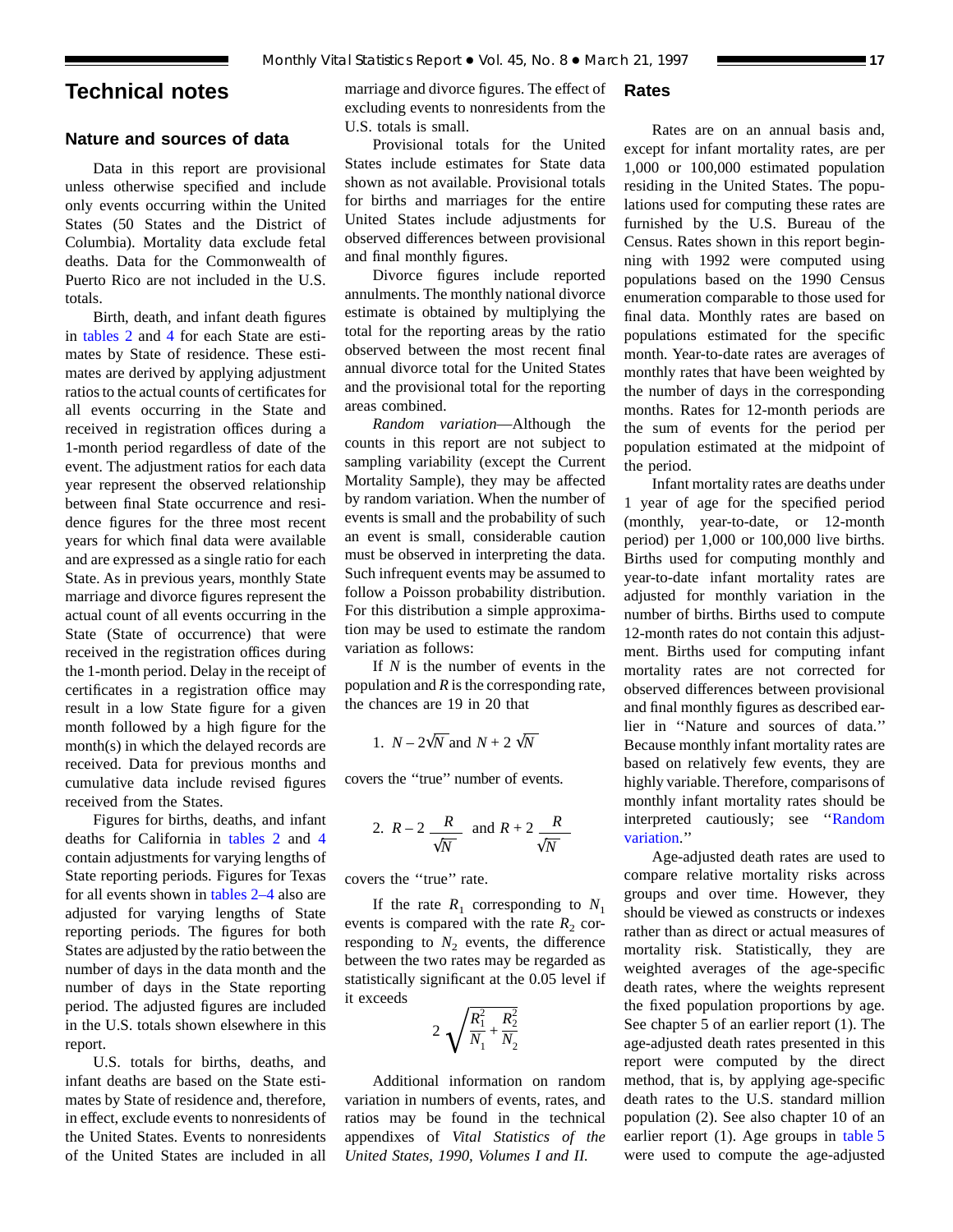rates shown in that table. It is important not to compare age-adjusted rates with crude rates.

### **Current Mortality Sample**

The Current Mortality Sample (CMS) is a 10-percent systematic sample of death certificates drawn each month after the certificates are counted in the State registration offices. Deaths and death rates for the United States by age, race, sex, and cause are estimated based on the sample. Because of the additional time required to select and process the certificates, data based on the CMS are published 1 month after publication of the U.S. and State counts. Complete information concerning the underlying cause of death sometimes is not available when the sample is drawn. As a result estimates based on sample counts for certain causes are biased. Correction for bias is not made in this report.

Estimated numbers of deaths based on the sample were proportionately adjusted to be consistent with estimates based on the count of death certificates received in State registration offices.

*HIV infection*—Beginning with data for 1987, the National Center for Health Statistics introduced categories \*042– \*044 for classifying and coding Human immunodeficiency virus (HIV) infection. The asterisks before the categories indicate that these codes are not part of the

*Ninth Revision, International Classification of Diseases.* Deaths classified to these categories are included in All other infectious and parasitic diseases in the List of 72 Selected Causes of Death and are also shown separately at the bottom of [table 6.](#page-12-0)

*Sampling variability*—Because the estimates of deaths and death rates presented in this report with the exception of total deaths and deaths under 1 year are based on a sample of death certificates, they are subject to sampling variability. The estimated relative standard error in the following table is a measure of the

**Relative standard errors for estimated numbers of deaths from the Current Mortality Sample expressed as a percent of the estimate**

|                                                                                                                                      | Relative standard error<br>of estimate (as percent)                                         |                                                                                                         |  |  |  |  |  |  |
|--------------------------------------------------------------------------------------------------------------------------------------|---------------------------------------------------------------------------------------------|---------------------------------------------------------------------------------------------------------|--|--|--|--|--|--|
| <b>Estimated number</b><br>of deaths                                                                                                 | 170,000<br>estimated<br>deaths<br>each month                                                | 2,000,000<br>estimated<br>deaths<br>each year                                                           |  |  |  |  |  |  |
| 10<br>20<br>50.<br>100<br>200<br>500<br>1.000<br>2,000<br>5,000<br>10,000<br>20,000<br>50.000<br>$100,000$<br>$200,000$<br>$500,000$ | 94.9<br>67.1<br>424<br>30.0<br>212<br>13.4<br>9.5<br>6.7<br>4.2<br>2.9<br>2.0<br>1.1<br>0.6 | 94.9<br>67.1<br>424<br>30.0<br>212<br>13.4<br>9.5<br>6.7<br>42<br>3.0<br>2.1<br>1.3<br>0.9<br>0.6<br>04 |  |  |  |  |  |  |
| $1,000,000$                                                                                                                          |                                                                                             | 0 2                                                                                                     |  |  |  |  |  |  |

sampling error of the estimated number of deaths (or of the estimated death rate) expressed as a percent of the estimate. The first column refers to monthly estimates; the second to annual; cumulative year-to-date totals fall between the two.

The chances are about 2 in 3 that the percent difference between an estimate and the result of a complete count is less than the percent shown. The chances are about 19 in 20 that the percent difference is less than twice the percent shown. A figure based on 100 or fewer estimated deaths has a relative standard error of 30 percent or more and is, therefore, considered unreliable. A rate based on 100 or fewer estimated deaths has been replaced by an asterisk.

Unless otherwise specified comparisons made in the text between death rates based on the CMS were statistically significant at the 0.05 level of significance. Lack of comment in the text about any two rates does not mean that the difference was tested and found not to be significant at this level.

## **References**

1. Feinleib M, Zarate AO, eds. Reconsidering age adjustment procedures: Workshop proceedings. National Center for Health Statistics. Vital Health Stat 4(29). 1992.

2. Grove RD, Hetzel AM. Vital statistics rates in the United States, 1940–1960. Public Health Service. Washington: National Center for Health Statistics. 1968.